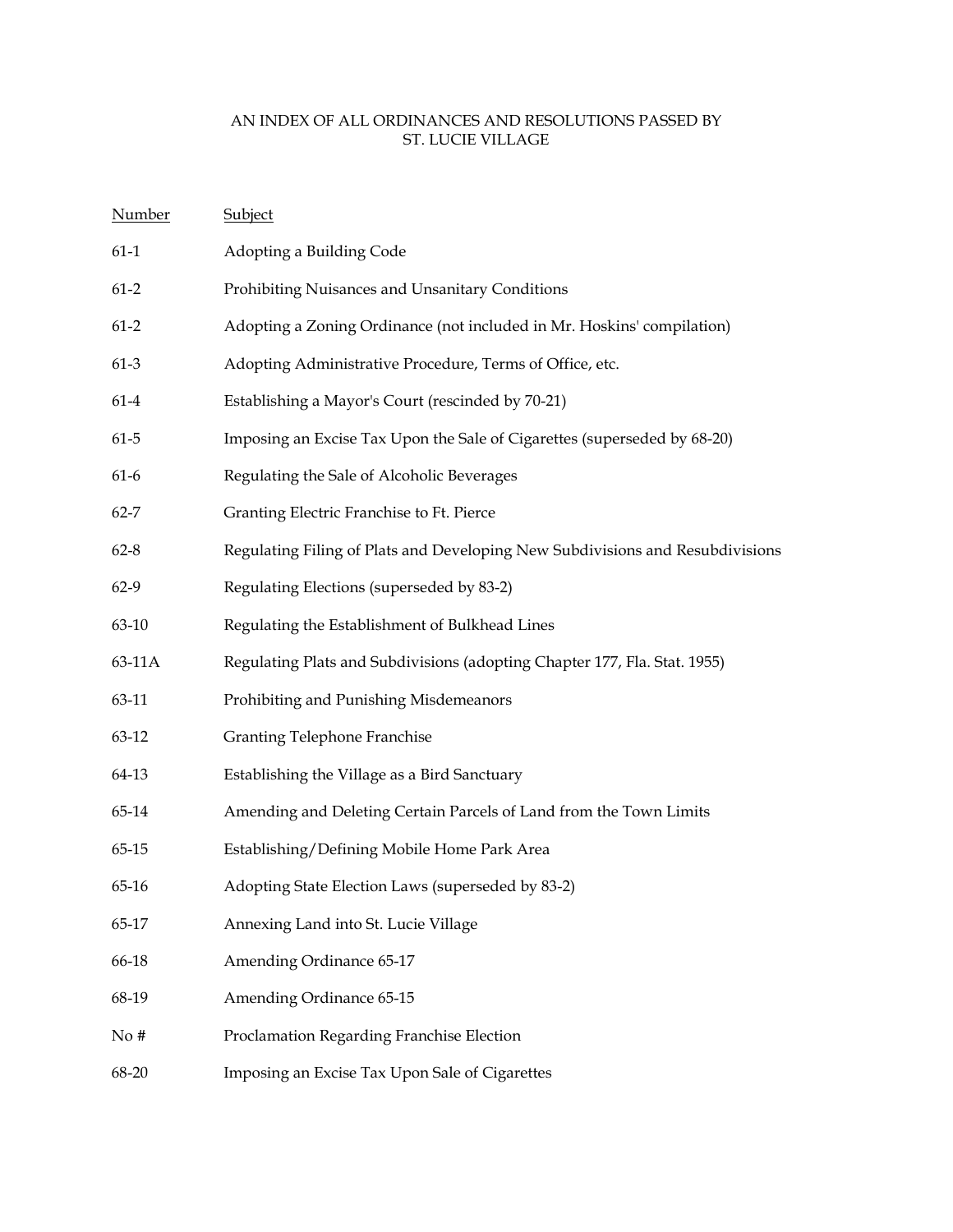| <b>Number</b> | <b>Subject</b>                                                                                          |
|---------------|---------------------------------------------------------------------------------------------------------|
| 70-21         | Rescinding Ordinance 61-4                                                                               |
| $71 - 21$     | Defining and Punishing Parental Neglect of Children                                                     |
| 73-24         | Granting a Cablevision Franchise                                                                        |
| $73 - 25$     | <b>Imposing Occupational License Taxes</b>                                                              |
| 73-26         | Establishing a Utility Tax (amended by 82-2)                                                            |
| 73-27         | Approving Participation in The National Flood Insurance Program                                         |
| 74-28         | Annexing Land into St. Lucie Village                                                                    |
| $75-3$        | Requesting HUD Approval of Participation in the National Flood Insurance Program                        |
| $75-4$        | Delineating the Building Permit System                                                                  |
| $75 - 5$      | Requesting Comprehensive Community Planning Funds                                                       |
| 79-1          | Prohibiting the Erection of Mobile Homes Outside T-1 Zone                                               |
| $79-2$        | Prohibiting Nuisances and Unsanitary Conditions                                                         |
| 79-3          | Requiring Flood Damage Prevention to meet Requirements for Federal Flood Insurance<br>(amended by 86-8) |
| 80-1          | Establishing Fees for Zoning-related Petitions (amended by 89-6)                                        |
| $81 - 1$      | Regulating Construction/Use of Parking Lots in C-1 Districts                                            |
| $82-1$        | Governing Fence Heights                                                                                 |
| $82 - 2$      | Establishing a Utility Tax for Garbage Collection (amending 73-26)                                      |
| $83 - 2$      | Regulating General Elections (superseding 62-9, 65-15; amended by 90-5)                                 |
| 83-3          | Conceptually Approving Annexation and Rezoning for the "Sanctuary"                                      |
| 83-4          | Adopting a Comprehensive Plan (amended by 89-4)                                                         |
| 83-5          | Requesting a Grant for Construction of a Public Park                                                    |
| 84-1          | Declaring Intention to Extend Territorial Limits                                                        |
| 84-2          | Adopting a Policy Concerning Absences from Meetings                                                     |
| 84-3          | Establishing a Code Enforcement Board (repealed by 90-6)                                                |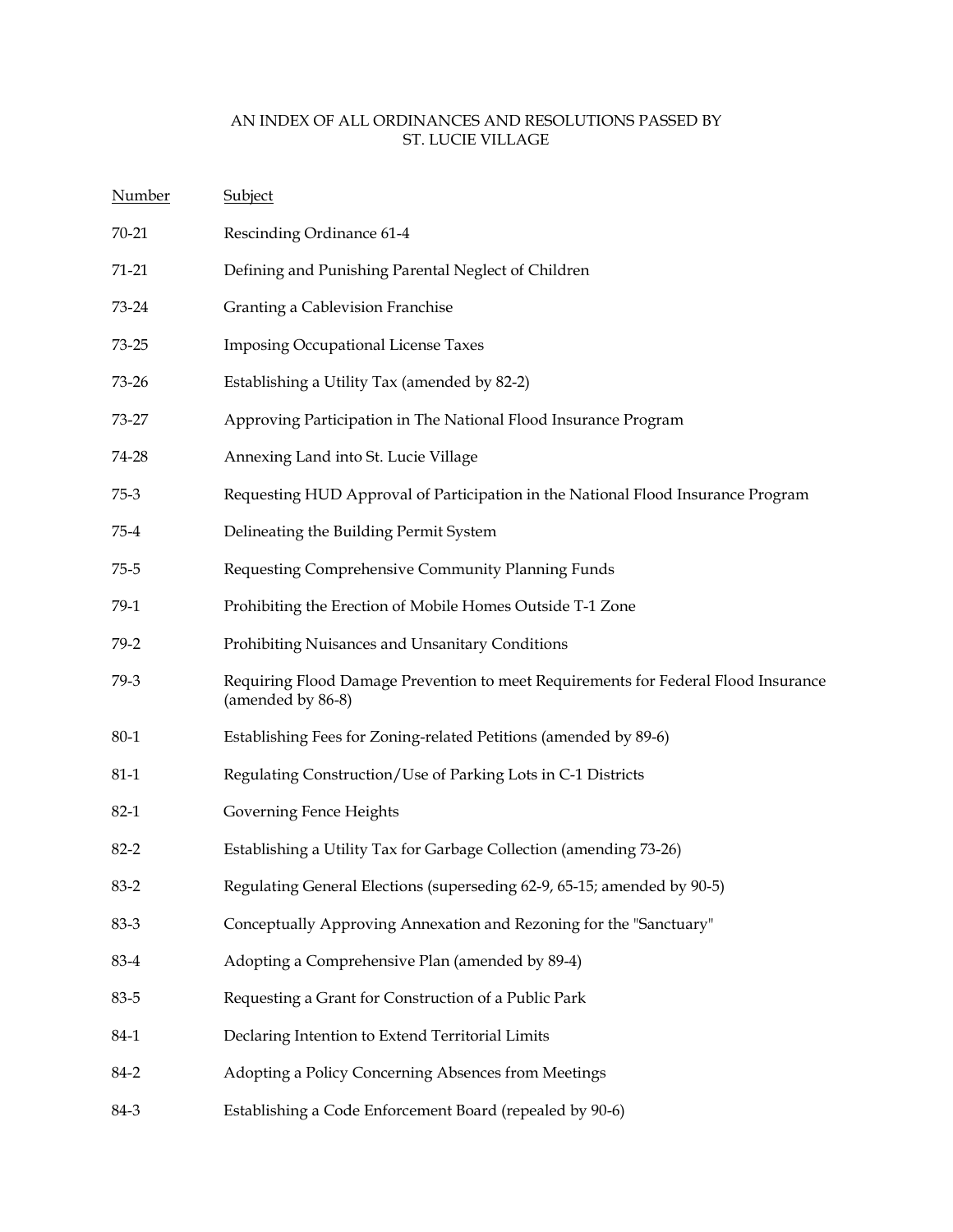| <b>Number</b> | <b>Subject</b>                                                                                                  |
|---------------|-----------------------------------------------------------------------------------------------------------------|
| 84-4          | Vacating/Abandoning Road Easements                                                                              |
| 84-5          | Adopting a New Zoning Ordinance                                                                                 |
| $85 - 1$      | Specifying Building Permit Procedure, Fees, Inspection (fees revised by 88-7; also<br>supplemented by 89-5)     |
| $85 - 2$      | Amending the Zoning Ordinance                                                                                   |
| $85-3$        | Adopting Various Standard Building Codes                                                                        |
| 85-4          | Prohibiting Obscene Displays                                                                                    |
| $85 - 5$      | Specifying Duties of the Marshall                                                                               |
| 86-1          | Specifying Duties of the City Clerk                                                                             |
| 86-2          | Specifying Rules of Order and Duties of the Mayor and Aldermen                                                  |
| 86-3          | Increasing Garbage Collection Fee                                                                               |
| 86-4          | Amending the City Charter                                                                                       |
| 86-5          | Approving the Charter Amendments Proposed in 86-4                                                               |
| 86-6          | Specifying Duties of the Building Inspector                                                                     |
| 86-7          | Specifying Inspection Fees to be charged by Building Inspector (revised by 88-7; also<br>supplemented by 89-5)  |
| 86-8          | Amending 79-3 and Providing for Flood Damage Prevention and Meeting Requirements<br>for Federal Flood Insurance |
| $87-1$        | Annexing Certain Real Property into the Village                                                                 |
| $87 - 2$      | Conceptually Approving the Skipper's Cove Development Project                                                   |
| 87-3          | Opposing Proposed Expansion of the St. Lucie County International Airport                                       |
| $87 - 4$      | Annexing St. Lucie Holiday Assoc. Property into the Village                                                     |
| 87-5          | <b>Imposing Occupational License Taxes</b>                                                                      |
| 87-6          | Amending the Zoning Ordinance                                                                                   |
| 87-7          | Defining and Prohibiting Nuisances and Unsanitary Conditions                                                    |
| 87-8          | <b>Supporting Airport Watch</b>                                                                                 |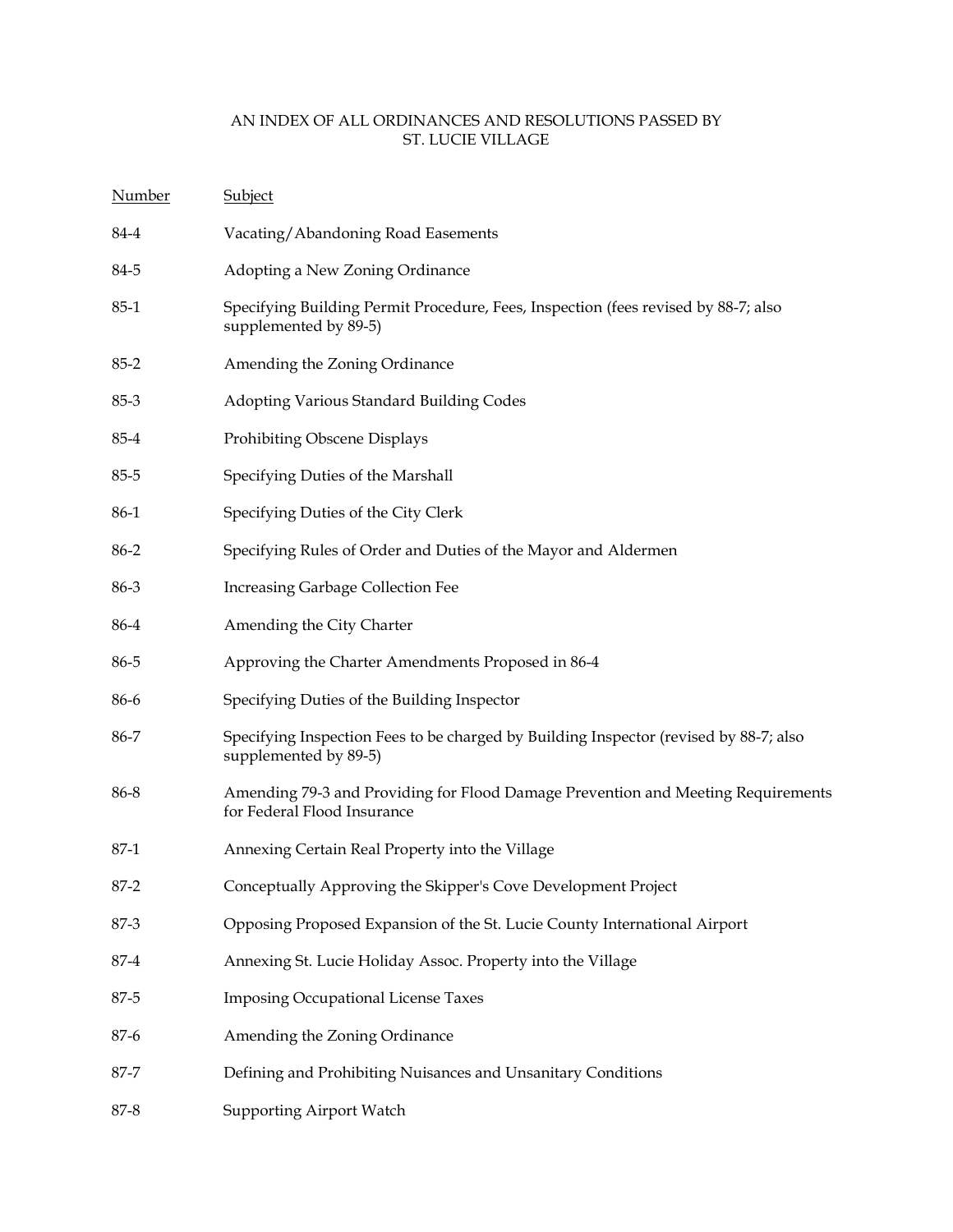| Number | <b>Subject</b>                                                                                                                                                                        |
|--------|---------------------------------------------------------------------------------------------------------------------------------------------------------------------------------------|
| 87-9   | Setting Forth Certain Parcels Which Were Previously Annexed into the Village                                                                                                          |
| 88-1   | In Opposition to the Environmental Assessment dated December, 1987 Prepared by<br>Greiner Engineering Services, Inc. for the Fort Pierce Port and Airport Authority                   |
| 88-2   | Amending the City Charter                                                                                                                                                             |
| 88-3   | Supporting the Comments Made by Webster and Sheffield on the Draft Environmental<br>Assessment Relating to St. Lucie County International Airport                                     |
| 88-4   | Governing the Use/Operation of Marina Facilities (superseded by 1995 Zoning<br>Ordinance)                                                                                             |
| 88-5   | Raising Garbage Collection Fees But Imposing a Ceiling                                                                                                                                |
| 88-6   | Appointing a Member to the St. Lucie County Wellfield Protection Committee                                                                                                            |
| 88-7   | Revising Permit Fees Specified in 85-1 and 86-7 (supplemented by 89-5)                                                                                                                |
| 88-8   | Conceptually Approving Entering an Agreement with South Florida Water Management<br>District for Wellfield Protection Seed Money and an Interlocal Agreement with SLC for<br>Services |
| 88-9   | Prohibiting Expenditures in excess of \$50.00 without Prior Approval (repealed by 91-11)                                                                                              |
| 88-10  | Granting a Cablevision Franchise                                                                                                                                                      |
| 88-11  | Responding to Airport Noise Exposure Maps                                                                                                                                             |
| 88-12  | Objecting to County Funds to Expand Airport                                                                                                                                           |
| 88-13  | Authorizing Purchase and Mortgaging of Property                                                                                                                                       |
| 89-1   | Providing for Interim Protection of Public Water Supply                                                                                                                               |
| 89-2   | Providing Comments to Treasure Coast Regional Planning Council on St. Lucie Port and<br>Airport Authority Expansion and Improvement Plans                                             |
| 89-3   | <b>Increasing Garbage Fees</b>                                                                                                                                                        |
| 89-4   | Amending 83-4 to Specifically Designate a Local Planning Agency                                                                                                                       |
| 89-5   | Providing for Building Permit and Plan Review Fees (supplemented by 90-1)                                                                                                             |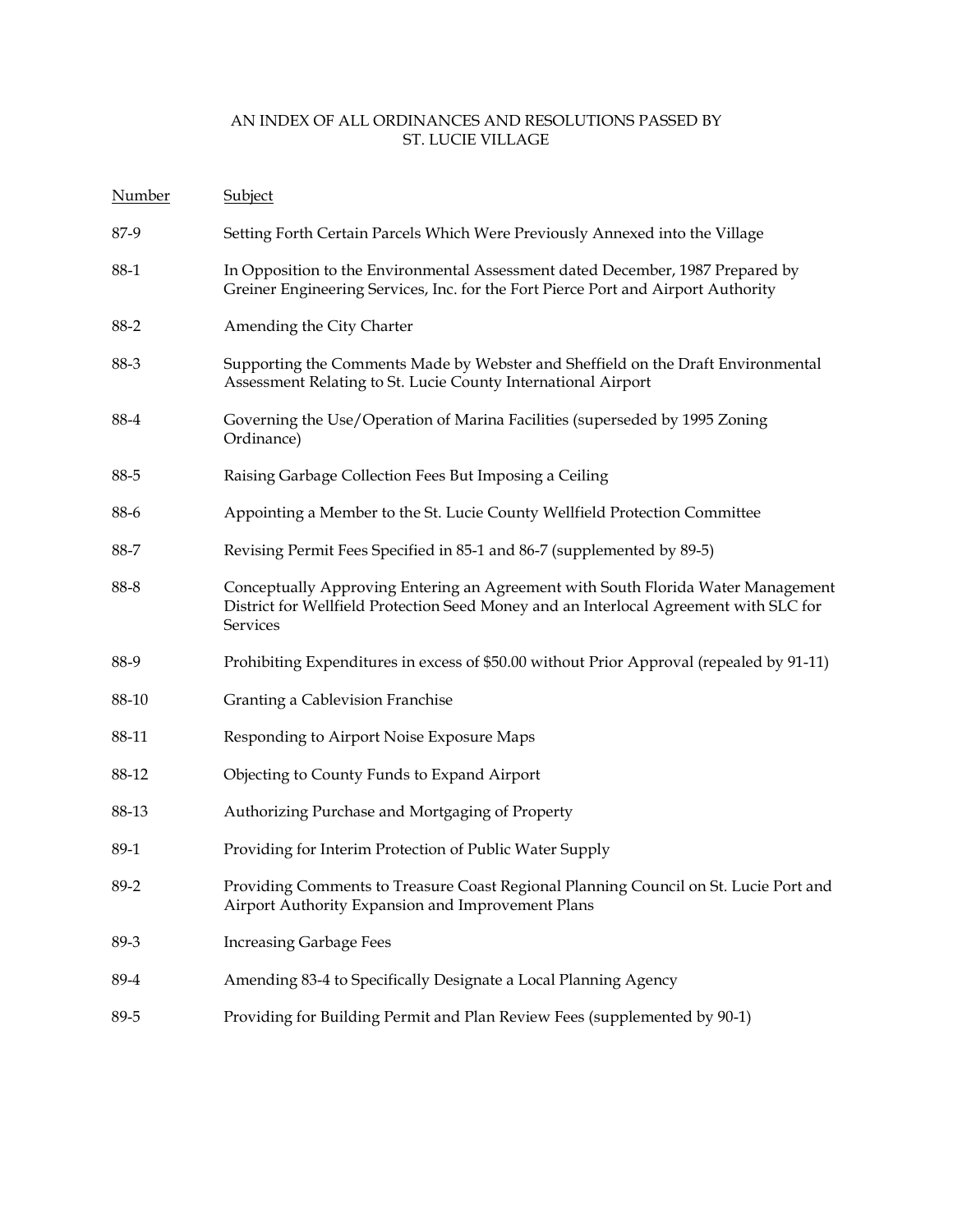| <b>Number</b> | Subject                                                                                                                                                            |
|---------------|--------------------------------------------------------------------------------------------------------------------------------------------------------------------|
| 89-6          | Increasing fees for Plat or Subdivision Approval (amending 80-1)                                                                                                   |
| 89-7          | <b>Increasing Garbage Fees</b>                                                                                                                                     |
| 89-8          | Amending Zoning Ordinance to Decrease Residential Densities                                                                                                        |
| 89-9          | Providing for Public Participation Regarding the Comprehensive Plan                                                                                                |
| $90 - 1$      | Adopting Permit and Plan Review Fees (supplementing 85-1, 86-7, 88-7, 89-5)                                                                                        |
| $90 - 2$      | Adopting Comprehensive Plan                                                                                                                                        |
| $90 - 3$      | Authorizing Building Inspector to Issue Building Permits                                                                                                           |
| $90 - 4$      | Authorizing Building Inspector and Clerk to issue Licenses for Subcontractors                                                                                      |
| $90 - 5$      | Amending Ordinance 83-2 Regarding the Conduct of General Elections                                                                                                 |
| $90 - 6$      | Repealing Ordinance 84-3, Which Provided for a Code Enforcement Board                                                                                              |
| 90-7          | Adopting Standard Gas, Mechanical and Fire Prevention Codes                                                                                                        |
| $90 - 8$      | Approving the Levy of Ad Valorem Taxes and Adopting a Millage Rate (1.00)                                                                                          |
| 90-9          | Adopting a Budget for the Fiscal Year 1990-91                                                                                                                      |
| 90-10         | Appointing a St. Lucie School Committee to Investigate Leasing                                                                                                     |
| $91 - 1$      | Establishing a St. Lucie Village School Board                                                                                                                      |
| $91 - 2$      | Prohibiting Construction or Alteration of Docks, Seawalls and Bulkheads (superseded by<br>$91-5)$                                                                  |
| $91 - 3$      | Annexing Property Owned by Richard V. Neill                                                                                                                        |
| 91-4          | Limiting Parking Along North Indian River Drive                                                                                                                    |
| $91 - 5$      | Regulating Construction, Alteration, Permitting and Approval, and Use of Docks,<br>Seawalls and Bulkheads (clarified by 94-5; superseded by 1995 Zoning Ordinance) |
| $91-6$        | Approving the Levy of Ad Valorem Taxes and Adopting a Millage Rate (0.99)                                                                                          |
| $91 - 7$      | Adopting a Budget for the Fiscal Year 1991-92                                                                                                                      |
| $91 - 8$      | Annexing Property Owned by Ronald E. Rohm                                                                                                                          |
| 91-9          | Annexing Property Owned by The School Board of St. Lucie County                                                                                                    |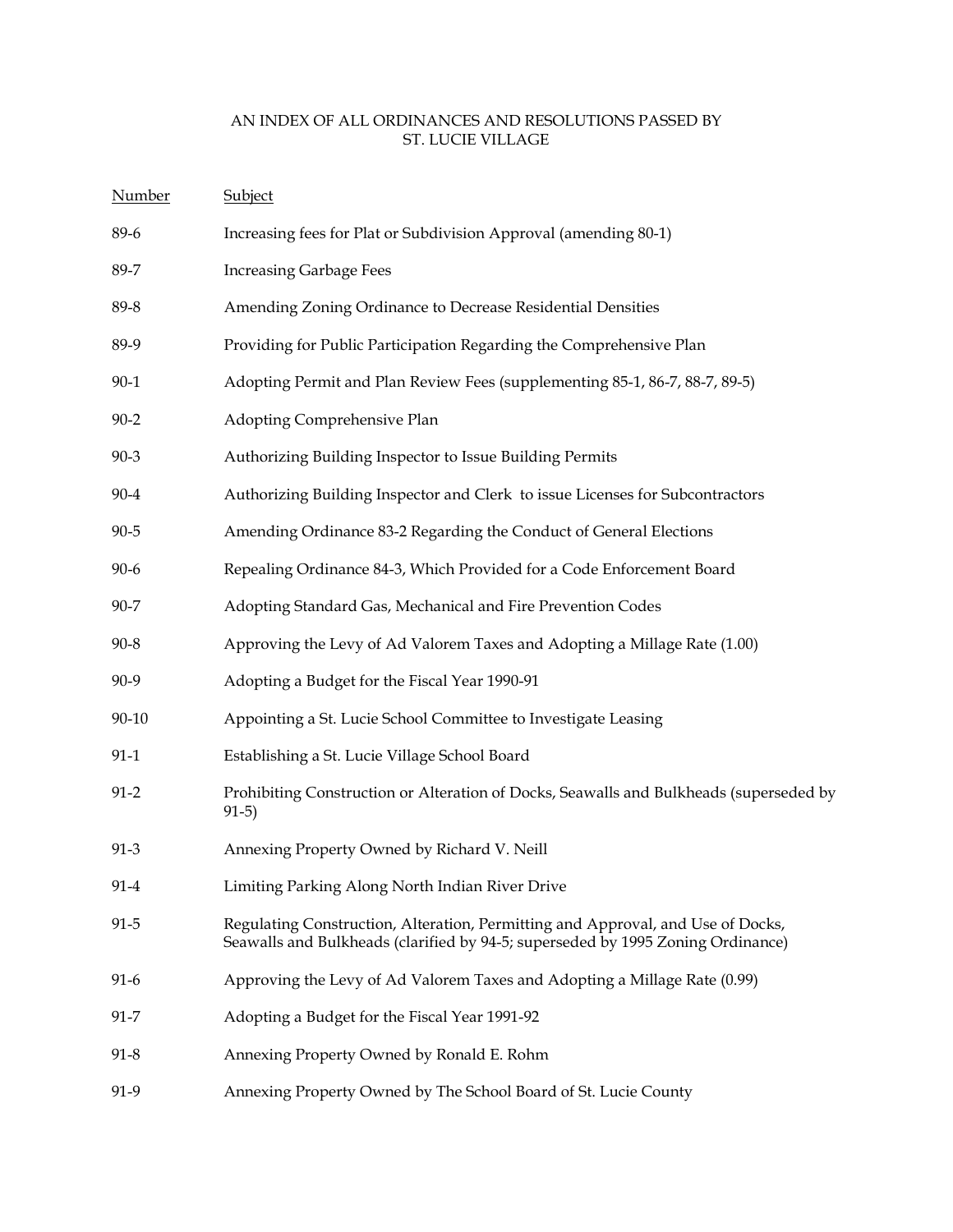| <b>Number</b> | Subject                                                                                                                                                          |
|---------------|------------------------------------------------------------------------------------------------------------------------------------------------------------------|
| $91 - 10$     | Annexing Property Owned by Donald B. and Polly A. Moore                                                                                                          |
| 91-11         | Prohibiting most Expenditures in Excess of \$50.00 Without Prior Approval (repealing 88-<br>9)                                                                   |
| $92-1$        | Lowering Garbage Collection Fees                                                                                                                                 |
| $92 - 2$      | Amending the City Charter                                                                                                                                        |
| $92 - 3$      | Granting an Electric Franchise to Fort Pierce Utilities Authority                                                                                                |
| $92 - 4$      | Approving Grant Request for Evaluating Drainage Systems per Federal Section 104(B)(3)                                                                            |
| $92 - 5$      | Authorizing Refinancing the Mortgage on the Village Hall                                                                                                         |
| $92 - 6$      | Approving the Charter Amendments (Amended Charter attached)                                                                                                      |
| $92 - 7$      | Commending Charles Edward Johnson, Jr.                                                                                                                           |
| $92 - 8$      | Creating the Position of "Secretary to the Board of Aldermen"                                                                                                    |
| 92-9          | Approving the Levy of Ad Valorem Taxes and Adopting a Millage Rate (0.976)                                                                                       |
| 92-10         | Adopting a Budget for Fiscal Year 1992-93                                                                                                                        |
| $93-1$        | Conceptually Approving the Construction of a Bicycle Path Along Old Dixie Highway                                                                                |
| $93 - 3$      | Extending the Existing Contract with St. Lucie Waste Services                                                                                                    |
| 93-4          | Approving the Levy of Ad Valorem Taxes and Adopting a Millage Rate (0.9845)                                                                                      |
| 93-5          | Adopting a Budget for the Fiscal Year 1993-94                                                                                                                    |
| 94-1          | Proclaiming the Week of February 20, 1994 through February 26, 1994, as "Engineers<br>Week"                                                                      |
| $94 - 2$      | Annexing Property Owned by Donald B. Moore and Polly A. Moore                                                                                                    |
| 94-3          | Annexing Property Owned by John F. Moore                                                                                                                         |
| 94-4          | Annexing Property Owned by H. B. Moore and Gloria H. Moore                                                                                                       |
| 94-5          | Regulating Construction, Alteration, Permitting and Approval, and Use of Docks,<br>Seawalls and Bulkheads (clarifying 91-5; superseded by 1995 Zoning Ordinance) |
| 94-6          | Requiring Inspection of Mobile Homes                                                                                                                             |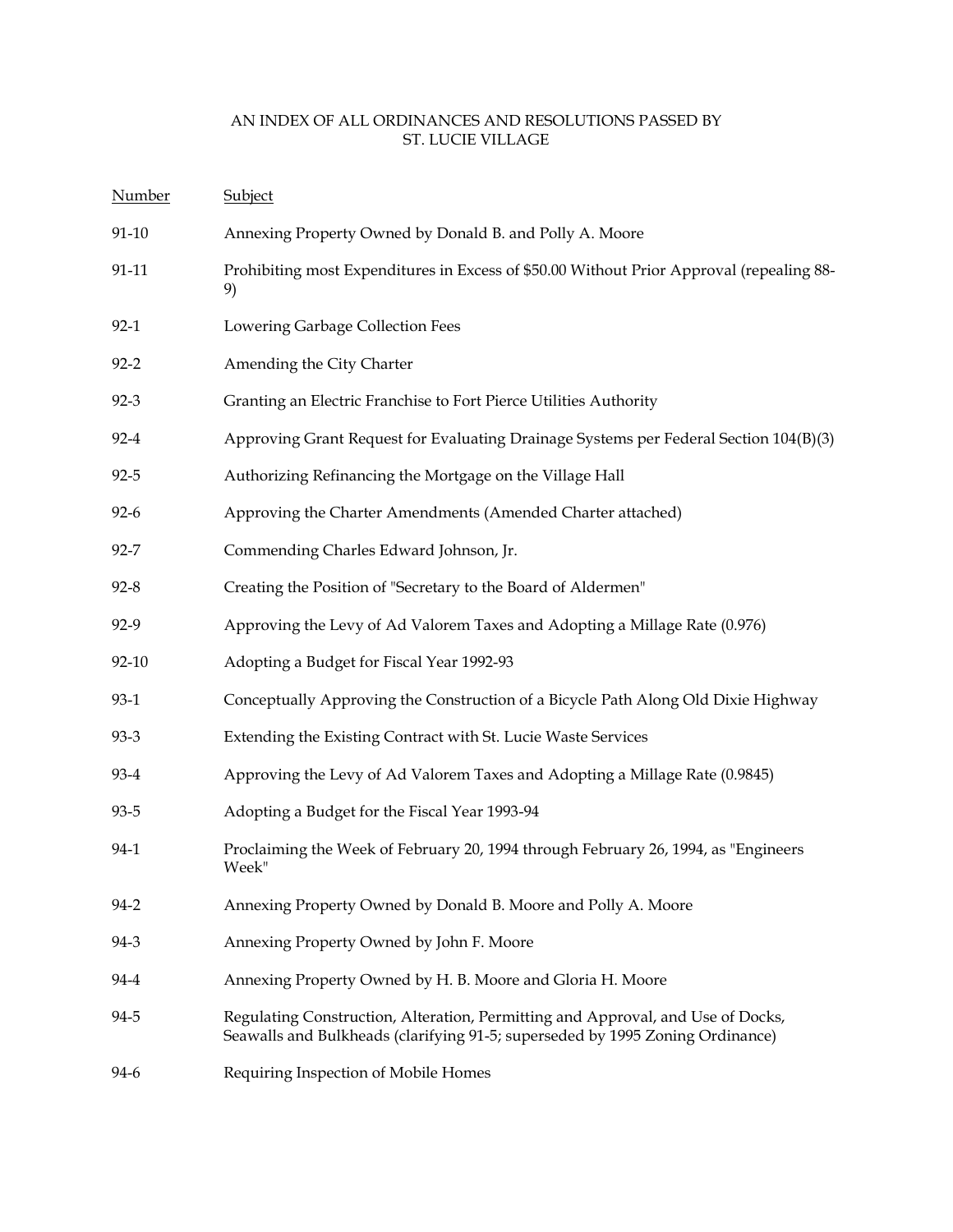| Number   | Subject                                                                                                                                                                      |
|----------|------------------------------------------------------------------------------------------------------------------------------------------------------------------------------|
| 94-7     | Requiring Residential Structures to Have Garbage and Yard Trash Service                                                                                                      |
| 94-8     | Requiring Permits from the Board for Demolition of Structures                                                                                                                |
| 94-9     | Granting Franchise to BellSouth Telecommunications                                                                                                                           |
| 94-10    | Approving the Levy of Ad Valorem Taxes and Adopting a Millage Rate (0.973)                                                                                                   |
| 94-11    | Adopting a Budget for the Fiscal Year of 1994-95                                                                                                                             |
| $95-1$   | Proclaiming February 17, 1995 through February 25, 1995 as "Engineers Week"                                                                                                  |
| $95 - 2$ | Determining that the Proposed Zoning Ordinance is Consistent with the Comprehensive<br>Plan                                                                                  |
| $95 - 3$ | Adopting a New Zoning Ordinance                                                                                                                                              |
| $95 - 4$ | Authorizing the Animal Control Division to Enforce the St. Lucie County Animal Control<br>Ordinance and/or Applicable Provisions of the St. Lucie Village Nuisance Ordinance |
| $95 - 5$ | (Passed on second reading as 96-3)                                                                                                                                           |
| $95 - 6$ | Approving the Levy of Ad Valorem Taxes and Adopting a Millage Rate (0.942)                                                                                                   |
| $95 - 7$ | Adopting a Budget for the Fiscal Year 1995-96                                                                                                                                |
| $96-1$   | Approving Application to the Florida Communities Trust for Funding of Land<br>Acquisition                                                                                    |
| $96 - 2$ | Proclaiming the Week of 2/18 through 2/24/96 as "Engineers Week"                                                                                                             |
| $96 - 3$ | Amending the 1995 Zoning Ordinance (Passed on first reading as 95-5)                                                                                                         |
| 96-4     | Regarding Conduct of General Elections                                                                                                                                       |
| 96-5     | Supporting the St. Lucie Mural Society                                                                                                                                       |
| 96-6     | Establishing 15 Mile Per Hour Speed Limit on All Roads Within St. Lucie Village which<br>Lie East of the FEC Railroad Tracks                                                 |
| 96-7     | Recognizing the Indian River Lagoon Greenway of St. Lucie County                                                                                                             |
| 96-8     | Related to Parking Along Rouse Road and Prohibiting Parking on Village Right of Way<br>or on Adjacent Private Property without Permission of the Property Owner              |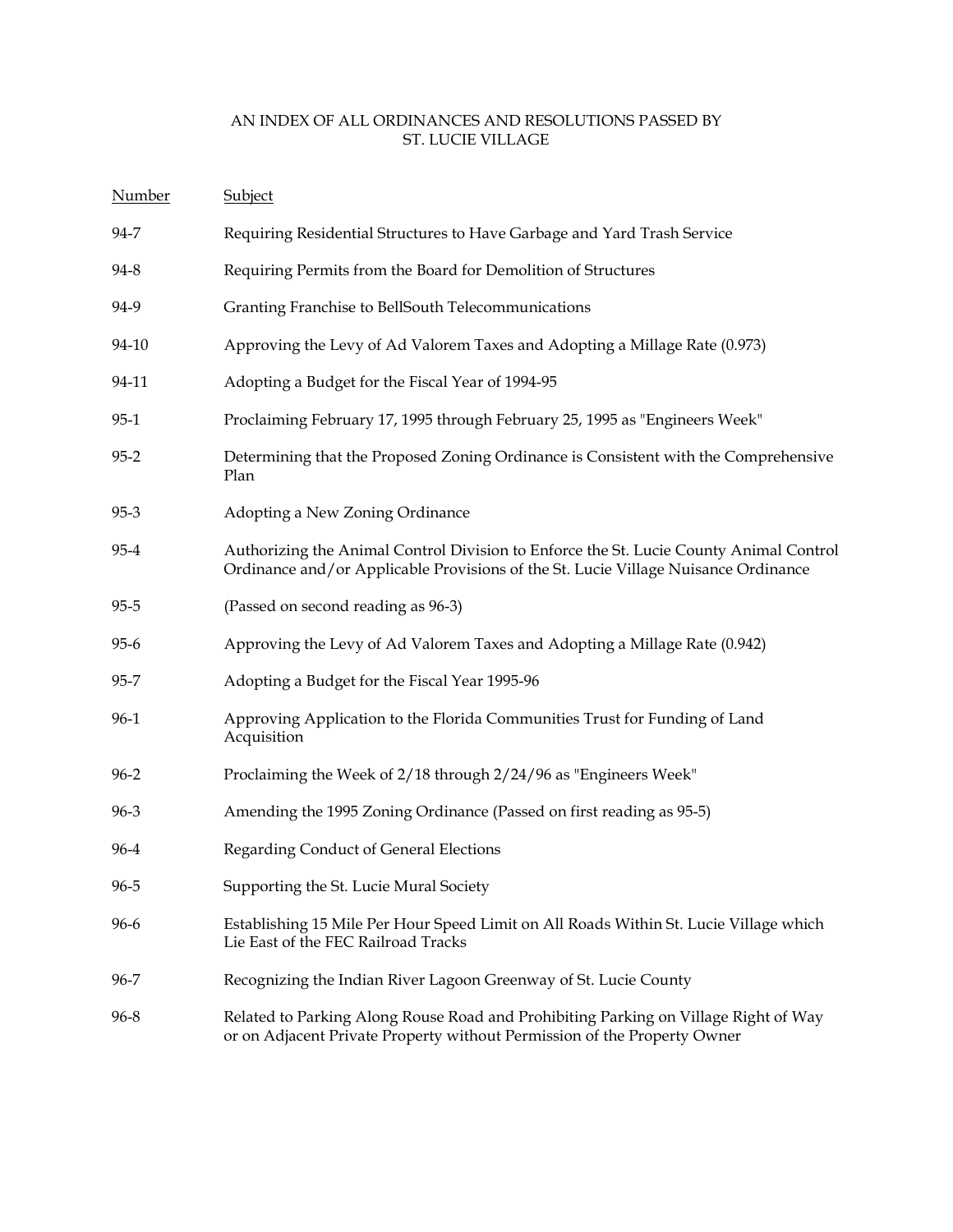| Number   | Subject                                                                                                                                                                                                                                                                                                                            |
|----------|------------------------------------------------------------------------------------------------------------------------------------------------------------------------------------------------------------------------------------------------------------------------------------------------------------------------------------|
| 96-9     | Accepting the Acceptance of BellSouth Telecommunications, Inc. of Ordinance 94-9 and<br>Deeming Such Acceptance as Timely                                                                                                                                                                                                          |
| 96-10    | Approving the Levy of Ad Valorem Taxes and Adopting a Millage Rate (0.9338)                                                                                                                                                                                                                                                        |
| 96-11    | Adopting a Budget for the Fiscal year 1996-97                                                                                                                                                                                                                                                                                      |
| 96-12    | Approving and Authorizing Execution of the Statewide Mutual Aid Agreement for<br>Catastrophic Disaster Response and Recovery                                                                                                                                                                                                       |
| $97-1$   | Setting Forth the Rules and Regulations for the Conduct of General Elections in the City<br>of St. Lucie Village, Florida                                                                                                                                                                                                          |
| $97 - 2$ | Designating the St. Lucie School as the Polling Place for Municipal Elections                                                                                                                                                                                                                                                      |
| $97-3$   | Emergency Ordinance Specifying that the Time for Qualification of Candidates for the<br>1997 Municipal Election should be from April 8 to April 28, 1997 and Specifying that this<br>Qualification Period Shall be Effective Only for the 1997 Election and that Ordinance 97-1<br>Shall Otherwise Remain in Full Force and Effect |
| 97-4     | A Resolution Approving Assignment of the Garbage Contract with Browning-Ferris<br>Industries of Florida, Inc. to Jennings Environmental Services, Inc.                                                                                                                                                                             |
| 97-5     | A Resolution Approving and Authorizing Execution of Modification #1 to the Statewide<br>Mutual Aid Agreement for Catastrophic Disaster Response and Recovery                                                                                                                                                                       |
| $97-6$   | Approving the Levy of Ad Valorem Taxes and Adopting a Millage Rate (0.8955)                                                                                                                                                                                                                                                        |
| 97-7     | Adopting a Budget for the Fiscal Year 1997-98                                                                                                                                                                                                                                                                                      |
| 98-1     | An Ordinance Accepting the Roads in Riverwoods Subdivision, as Roads of the Town of<br>St. Lucie Village                                                                                                                                                                                                                           |
| $98 - 2$ | An Emergency Ordinance Specifying that the Time for Qualification of Candidates for<br>the 1998 Municipal Election Shall be From April 4 to 5:00 p.m. on April 28, 1998                                                                                                                                                            |
| 98-3     | An Ordinance Prohibiting Parking or Otherwise Block, or Driving Across Sidewalks<br>Along Chamberlin Boulevard, etc.                                                                                                                                                                                                               |
| 98-4     | Approving the Levy of Ad Valorem Taxes and Adopting a Millage Rate (0.8646)                                                                                                                                                                                                                                                        |
| $98 - 5$ | Adopting a Budget for the Fiscal Year 1998-99                                                                                                                                                                                                                                                                                      |
| 98-6     | A Resolution Pertaining to Garbage Collection Fees and Decreasing the Fee and<br>Providing for an Effective Date                                                                                                                                                                                                                   |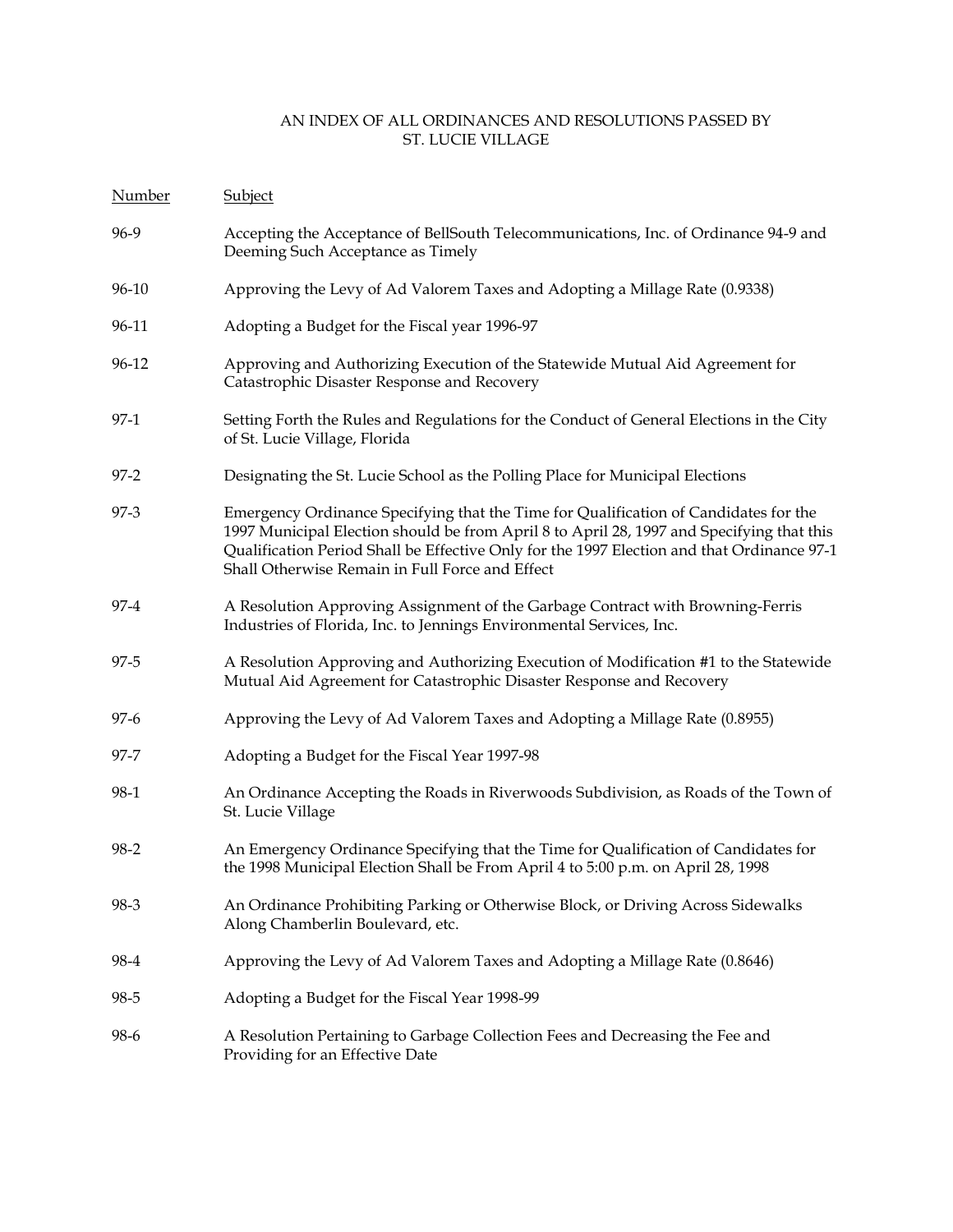| Number  | Subject                                                                                                                                                    |
|---------|------------------------------------------------------------------------------------------------------------------------------------------------------------|
| 99-1    | Approving the Transfer of the Cable Communications Franchise                                                                                               |
| $99-2$  | Authorizing and Directing the Building Official to Conduct the Administrative Review<br>and Approve Sheds as Accessory Structures in Residential Districts |
| 99-3    | Prohibiting Parking on Village Right-of-way or Parking on Adjacent Private Property<br>Without Permission of the Property Owner                            |
| 99-4    | Pertaining to Permit and Plan Review Fees                                                                                                                  |
| 99-5    | Annexing Certain Real Property Owned by Martha M. Johnson, Trustee, into the<br>Municipal Limits                                                           |
| $99-6$  | Annexing Certain Real Property Owned by Brian K. Dorsey and J. Rosalea Dorsey, into<br>the Municipal Limits                                                |
| 99-7    | Approving the Levy of Ad Valorem Taxes and Adopting a Millage Rate (0.989)                                                                                 |
| $99-8$  | Adopting a Budget for the Fiscal Year 1999-00                                                                                                              |
| 99-9    | Approving County Ordinance 99-25 Concerning Title Loans and its Application within<br>the Village                                                          |
| 2000-1  | Concerning Transporting Dredging Materials through St. Lucie Village, Providing<br>Procedures for the Same and Providing an Effective Date                 |
| 2000-2  | Approving a Disaster Relief Funding Agreement and Authorizing Signing of the Same                                                                          |
| 2000-3  | Annexing Certain Real Property Owned by United Sale of St. Lucie, Inc. into the<br>Municipal Limits                                                        |
| 2000-4  | Annexing Certain Real Property Owned by Roland and Sharon Kurusis into the<br>Municipal Limits                                                             |
| 2000-5  | Annexing Certain Real Property Owned by Roger and Polly A. Baird into the Municipal<br>Limits                                                              |
| 2000-6  | Annexing Certain Real Property Owned by James F. Grimes, into the Municipal Limits                                                                         |
| 2000-7  | Permitting the Direct Change-Out of Air Conditioning Units and Hot Water Heaters<br>Without the Requirement of a Permit, Inspection or Fee                 |
| 2000-8  | Approving the Levy of Ad Valorem Taxes and Adopting a Millage Rate (0.97)                                                                                  |
| 2000-9  | Adopting a Budget for the Fiscal Year 2000-01                                                                                                              |
| 2000-10 | Approving and Authorizing Execution of the Statewide Mutual Aid Agreement                                                                                  |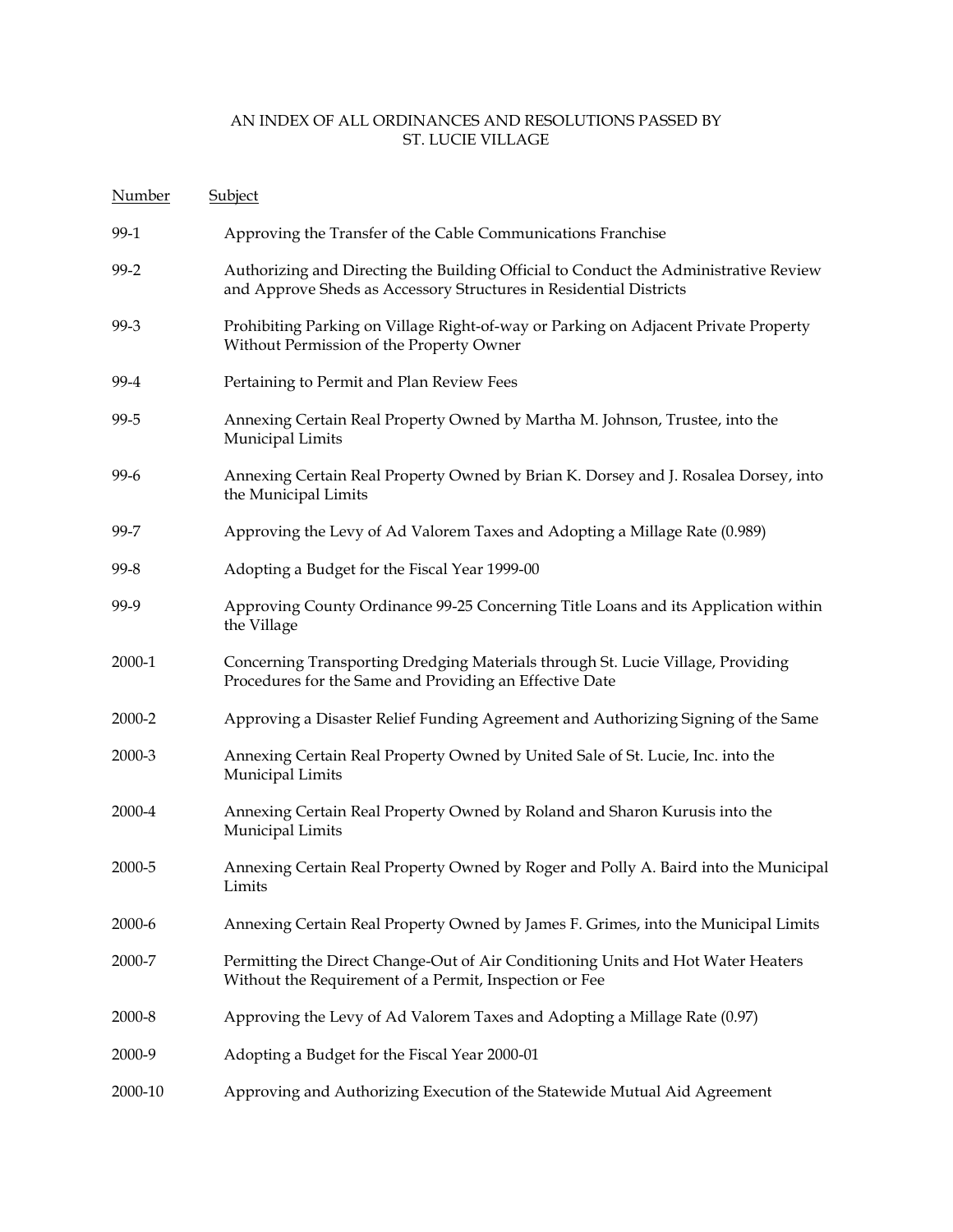| <b>Number</b> | <b>Subject</b>                                                                                                                                                                                                                                                                                                                                   |
|---------------|--------------------------------------------------------------------------------------------------------------------------------------------------------------------------------------------------------------------------------------------------------------------------------------------------------------------------------------------------|
| 2001-1        | Approve and Authorize the Execution of the Memorandum of Understanding<br>Concerning the Collection of Education Impact Fees.                                                                                                                                                                                                                    |
| 2001-2        | Approve and Authorize Execution of the Amended and Restated Interlocal Agreement<br>Concerning Educational Impact Fees.                                                                                                                                                                                                                          |
| 2001-3        | An Ordinance Annexing Certain Real Property Owned by Vernese Custom Boatworks,<br>Inc., Into The Municipal Limits Of The Town Of St. Lucie Village, Florida.                                                                                                                                                                                     |
| 2001-4        | Related to Parking Along Torpy Road in St. Lucie Village, Prohibiting Parking on the<br>Right-of-way or on Adjacent Private Property Without Permission of the Property Owner                                                                                                                                                                    |
| 2001-5        | Providing for the Removal or Destruction of Nuisance Buildings or Structures, Specifying<br>a Procedure to be Followed and Providing for an Effective Date                                                                                                                                                                                       |
| $2001 - 6$    | Approving the Levy of Ad Valorem Taxes and Adopting a Millage Rate (0.91)                                                                                                                                                                                                                                                                        |
| 2001-7        | Adopting a Budget for the Fiscal Year 2001-02                                                                                                                                                                                                                                                                                                    |
| 2001-8        | Not used                                                                                                                                                                                                                                                                                                                                         |
| 2001-9        | Not used.                                                                                                                                                                                                                                                                                                                                        |
| 2001-10       | Amending Ordinance 2001-4 in relation to Parking Along Torpey Road in St. Lucie<br>Village, so as to Limit the Affected Area to that Lying East of Hagan Road                                                                                                                                                                                    |
| 2002-1        | A Resolution Resolving Certain Issues Between the Town of St. Lucie Village and the<br>Village Marina Regarding Use of Certain Property for Commercial Purposes, Parking of<br>Vehicles and Trailers along Torpey Road, an use and Operation of a Rolling Gate at the<br>East End of Torpy Road.                                                 |
| 2002-2        | A Resolution Determining that a certain Building(s) or Structure(s) situate on Property<br>Located at 4249 Hagan Drive in the Town of St. Lucie Village, Florida, May Constitute a<br>Fire Hazard and may be a Menace to Business, Health and Safety of the People; and that<br>said Building(s) or Structure(s) may be Condemned, etc.          |
| 2002-3        | A Resolution Determining that a certain Building(s) or Structure(s) situate on Property<br>Located at 304 Torpey Road in the Town of St. Lucie Village, Florida, May Constitute a<br>Fire Hazard and may be a Menace to Business, Health and Safety of the People; and that<br>said Building(s) or Structure(s) may be Condemned, etc.           |
| 2002-4        | A Resolution Determining that a certain Building(s) or Structure(s) situate on Property<br>Located at 143 Torpey Road in the Town of St. Lucie Village, Florida, May Constitute a<br>Fire Hazard and may be a Menace to Business, Health and Safety of the People; and that<br>said Building(s) or Structure(s) may be Condemned, etc.           |
| 2002-5        | A Resolution Determining that a certain Building(s) or Structure(s) situate on Property<br>Located at 4000 North U.S. Highway 1 in the Town of St. Lucie Village, Florida, May<br>Constitute a Fire Hazard and may be a Menace to Business, Health and Safety of the<br>People; and that said Building(s) or Structure(s) may be Condemned, etc. |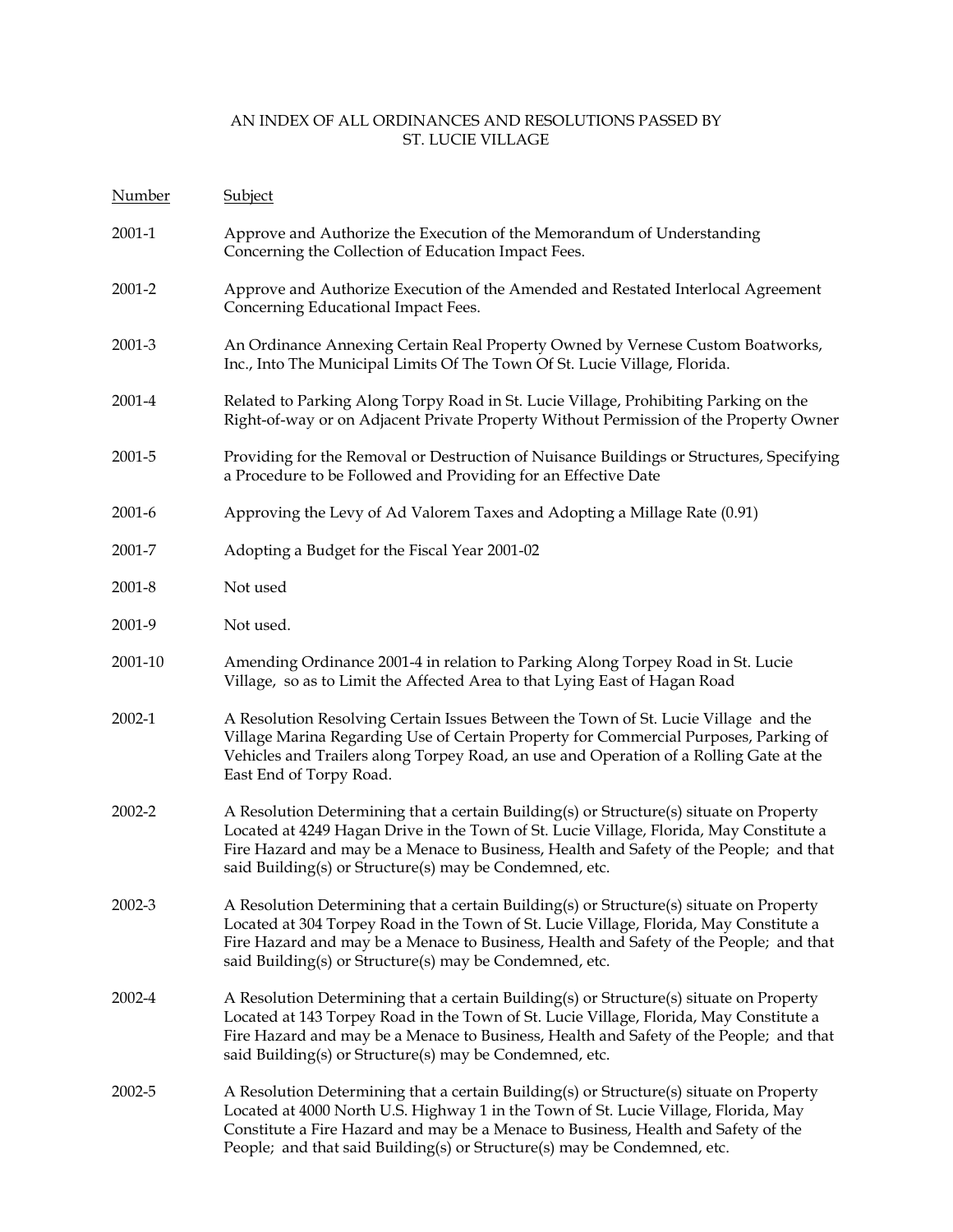| N <u>umber</u> | <b>Subject</b>                                                                                                                                                                                                                                                                                                                                                                                                                                                                                                                                   |
|----------------|--------------------------------------------------------------------------------------------------------------------------------------------------------------------------------------------------------------------------------------------------------------------------------------------------------------------------------------------------------------------------------------------------------------------------------------------------------------------------------------------------------------------------------------------------|
| 2002-6         | A Resolution Determining that a Certain Building(s) or Structure(s) situate on Property<br>located at 306 Torpey Road in the Town of St. Lucie Village, Florida, Constitutes a Fire<br>Hazard and/or is a Menace to the Business, Health, and Safety of the People of the Town<br>of St. Lucie Village, and that said Building(s) or Structure(s) be Condemned, and shall be<br>Removed, or Destroyed on or Before July 15, 2002; Providing for Removal if the Owner<br>does not Remove; and Providing for Service of this Resolution.           |
| 2002-7         | A Resolution Determining that a Certain Building(s) or Structure(s) situate on Property<br>located at 4000 North U.S. Highway 1 in the Town of St. Lucie Village, Florida,<br>Constitutes a Fire Hazard and/or is a Menace to the Business, Health, and Safety of the<br>People of the Town of St. Lucie Village, and that said Building(s) or Structure(s) be<br>Condemned, and shall be Removed, or Destroyed on or Before July 15, 2002; Providing<br>for Removal if the Owner does not Remove; and Providing for Service of this Resolution. |
| 2002-8         | A Resolution Requesting that the Board of County Commissioners of St. Lucie County,<br>Florida Adopt Mandatory Restrictions on Local Operations at St. Lucie County<br>International Airport.                                                                                                                                                                                                                                                                                                                                                    |
| 2002-9         | An Ordinance Annexing Certain Real Property Owned by Kenneth W. Matthews, into<br>the Municipal Limits of the Town of St. Lucie Village, Florida.                                                                                                                                                                                                                                                                                                                                                                                                |
| 2002-10        | An Ordinance Annexing Certain Real Property Owned by Vincent F. Sabia, Jr., into the<br>Municipal Limits of the Town of St. Lucie Village, Florida.                                                                                                                                                                                                                                                                                                                                                                                              |
| 2002-11        | An Ordinance Annexing Certain Real Property Owned by Seacoast Self-Storage, Inc.,<br>into the Municipal Limits of the Town of St. Lucie Village, Florida.                                                                                                                                                                                                                                                                                                                                                                                        |
| 2002-12        | An Ordinance Annexing Property Owned by McCulley Marine Services, Inc., Into the<br>Municipal Limits of the Town of St. Lucie Village                                                                                                                                                                                                                                                                                                                                                                                                            |
| 2002-13        | An Ordinance Consenting to the Inclusion of the Municipality Within a Countywide<br>Parks Municipal Serving Taxing Unit, Providing for an Effective Date and Duration.                                                                                                                                                                                                                                                                                                                                                                           |
| 2002-14        | Resolution Determining that a Certain Building(s) or Structure(s) situate on Property<br>Located at 4000 North U.S. Highway 1 in the Town of St. Lucie Village, Florida, May<br>Constitute a Fire Hazard and May be a Menace to Business, Health, and Safety of the<br>People; and that said Building(s) or Structure(s) may be Condemned, etc. (setting hearing<br>date)                                                                                                                                                                        |
| 2002-15        | An Ordinance Annexing Property Owned by Veronica S. Pantelidis and Nick P.<br>Pantelidis, Into the Municipal Limits of the Town of St. Lucie Village                                                                                                                                                                                                                                                                                                                                                                                             |
|                | 2002-16 An Ordinance Annexing Property Owned by Rosalea S. Dorsey, Into the Municipal Limits of the<br>Town of St. Lucie Village                                                                                                                                                                                                                                                                                                                                                                                                                 |
| 2002-17        | An Ordinance Annexing Property Owned by Gary L. Vonckx and Catherine Ann<br>Vonckx, Into the Municipal Limits of the Town of St. Lucie Village                                                                                                                                                                                                                                                                                                                                                                                                   |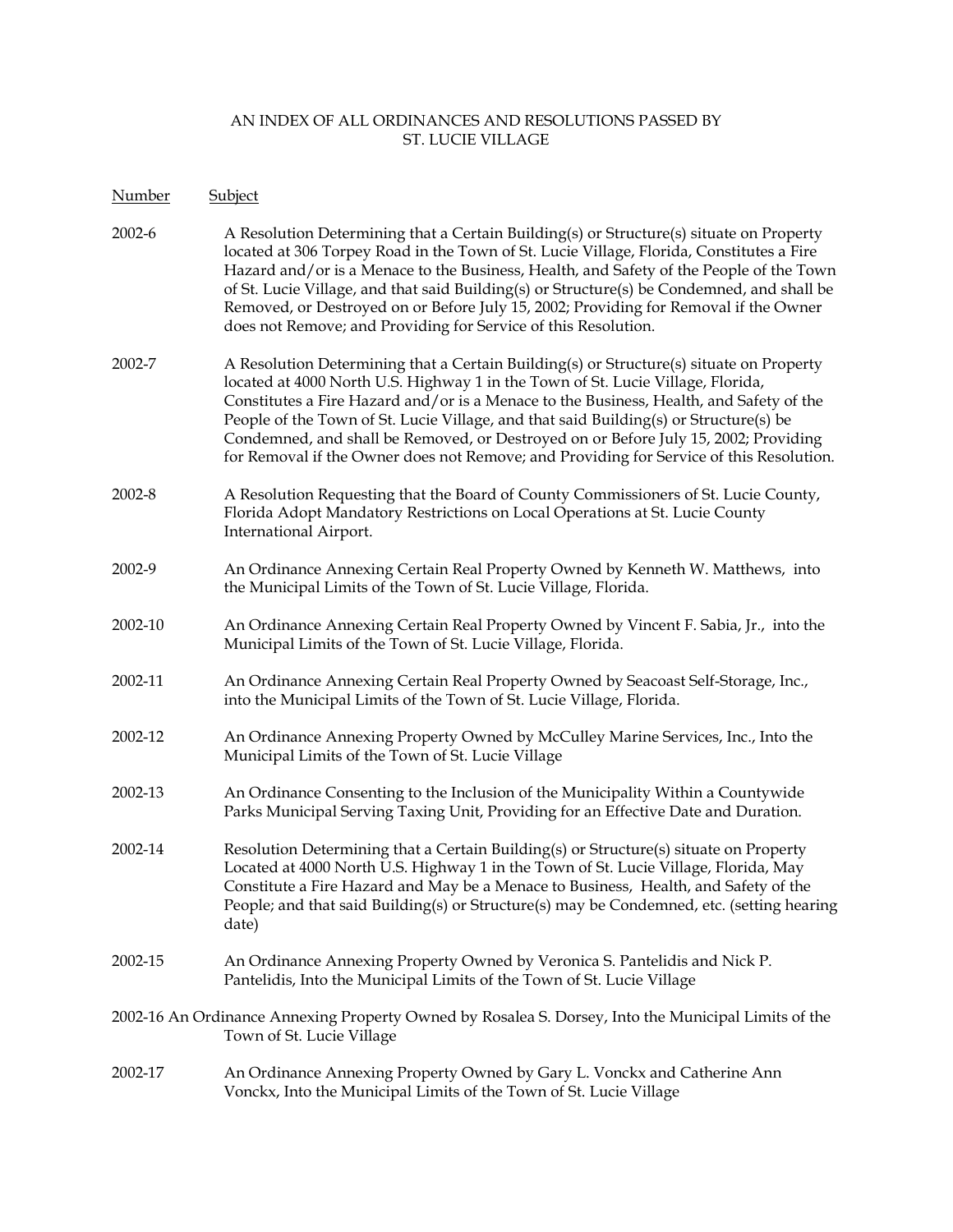| Number  | Subject                                                                                                                                                                                                                                                                                                                                                                                                                                                                                                                                                                           |
|---------|-----------------------------------------------------------------------------------------------------------------------------------------------------------------------------------------------------------------------------------------------------------------------------------------------------------------------------------------------------------------------------------------------------------------------------------------------------------------------------------------------------------------------------------------------------------------------------------|
| 2002-18 | Resolution Determining that a Certain Building(s) or Structure (s) Situate on Property<br>Located at 4000 North U.S. Highway 1 in the Town of St. Lucie Village, Florida,<br>Constitutes a Fire Hazard and/or is a Menace to the Business, Health, and Safety of the<br>People of the Town of St. Lucie Village, and that said Building(s) or Structure(s) be<br>Condemned, and Shall be Removed, Destroyed, Rehabilitate on or Before November 19,<br>2002; Providing for Removal if the Owner does not Remove or Rehabilitate; and<br>Providing for Service of this Resolution. |
| 2002-19 | Approving the Levy of Ad Valorem Taxes and Adopting a Millage Rate (0.90)                                                                                                                                                                                                                                                                                                                                                                                                                                                                                                         |
| 2002-20 | Adopting a Budget for the Fiscal Year 2002-03                                                                                                                                                                                                                                                                                                                                                                                                                                                                                                                                     |
| 2003-1  | An Ordinance Amending the Village Subdivision Ordinance, Ordinance 62-8, to Clarify<br>that Building Setbacks, and Minimum Lot Size and Lot Dimensional Requirements are<br>Controlled by the Applicable Provisions of the St. Lucie Village Zoning Ordinance, and<br>Providing for an Effective Date.                                                                                                                                                                                                                                                                            |
| 2003-2  | An Ordinance Consenting to the Inclusion of the Town of St. Lucie Village, Florida in the<br>St. Lucie County Public Transit Municipal Service Taxing Unit for a Period of Twenty<br>Years Subject to Extension Upon Consent of the Village; Providing Definitions and<br>Findings; Providing for Severability; and Providing for an Effective Date.                                                                                                                                                                                                                              |
| 2003-3  | Ordinance Annexing Certain Real Property Owned by William G. Nash, Into the<br>Municipal Limits of the Town of St. Lucie Village, Florida.                                                                                                                                                                                                                                                                                                                                                                                                                                        |
| 2003-4  | Adopting the "St. Lucie Village Greenways and Trail Plan"                                                                                                                                                                                                                                                                                                                                                                                                                                                                                                                         |
| 2003-5  | Resolution Limiting Day-Night Sound Levels                                                                                                                                                                                                                                                                                                                                                                                                                                                                                                                                        |
| 2003-6  | Resolution Pertaining to Permit and Plan Review Fees                                                                                                                                                                                                                                                                                                                                                                                                                                                                                                                              |
| 2003-7  | Resolution Prohibiting any Public Official, Employee or Agent of the Town Authorizing<br>or Making any Expenditure on Behalf of the Town in Excess of \$500.00 Without<br>Obtaining Prior Approval from the Board of Aldermen, Providing Exceptions for Certain<br>Routine Expenditures and Emergency Repairs, and Repealing Resolution 91-11.                                                                                                                                                                                                                                    |
| 2003-8  | Approving the Levy of Ad Valorem Taxes and Adopting a Millage Rate (1.00)                                                                                                                                                                                                                                                                                                                                                                                                                                                                                                         |
| 2003-9  | Adopting a Budget for the Fiscal Year 2003-04                                                                                                                                                                                                                                                                                                                                                                                                                                                                                                                                     |
| 2003-10 | Ordinance Annexing Certain Real Property Owned by Island Hopper International Boat<br>Works, Inc. Into the Municipal Limits of the Town of St. Lucie Village, Florida                                                                                                                                                                                                                                                                                                                                                                                                             |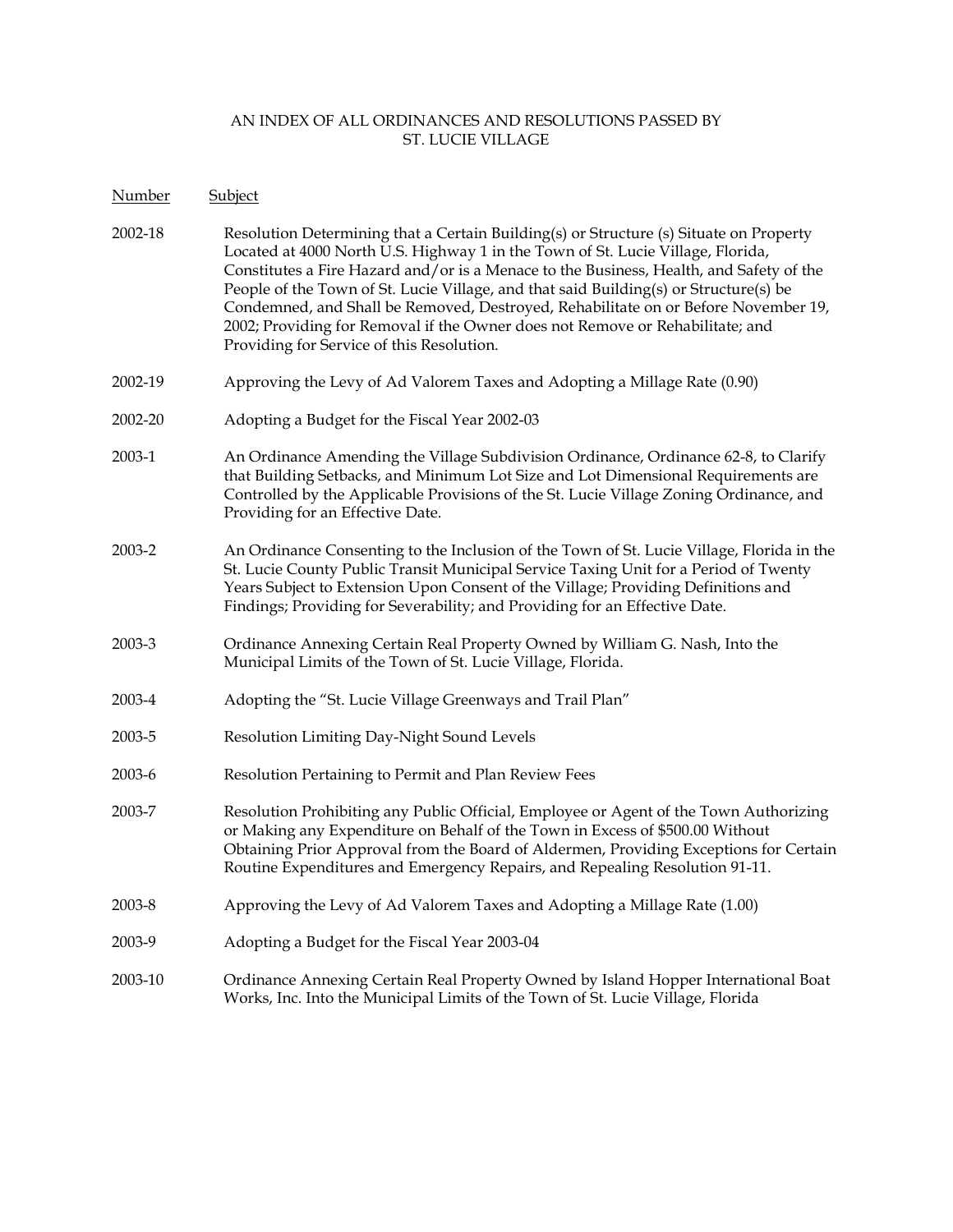| <b>Number</b> | Subject                                                                                                                                                                                                                                                                                                                                                                                                                                                                                                                                                                                                                               |
|---------------|---------------------------------------------------------------------------------------------------------------------------------------------------------------------------------------------------------------------------------------------------------------------------------------------------------------------------------------------------------------------------------------------------------------------------------------------------------------------------------------------------------------------------------------------------------------------------------------------------------------------------------------|
| 2004-1        | Ordinance Amending the City Charter to Provide that the Position of Marshal Shall be an<br><b>Appointed Position</b>                                                                                                                                                                                                                                                                                                                                                                                                                                                                                                                  |
| 2004-2        | <b>Increasing Garbage Collection Fees</b>                                                                                                                                                                                                                                                                                                                                                                                                                                                                                                                                                                                             |
| 2004-3        | Resolution Approving the Proposed Membership Apportionment Plan for the St. Lucie<br>Metropolitan Planning Organization                                                                                                                                                                                                                                                                                                                                                                                                                                                                                                               |
| 2004-4        | Resolution Approving the Charter Amendments Proposed in Ordinance 2004-1                                                                                                                                                                                                                                                                                                                                                                                                                                                                                                                                                              |
| 2004-5        | Not used                                                                                                                                                                                                                                                                                                                                                                                                                                                                                                                                                                                                                              |
| 2004-6        | Approving the Levy of Ad Valorem Taxes and Adopting a Millage Rate (1.00)                                                                                                                                                                                                                                                                                                                                                                                                                                                                                                                                                             |
| 2004-7        | Adopting a Budget for the Fiscal Year 2004-05                                                                                                                                                                                                                                                                                                                                                                                                                                                                                                                                                                                         |
| 2004-8        | Emergency Ordinance Permitting Temporary Residence in Trailers, Mobile Homes, and<br><b>Recreational Vehicles</b>                                                                                                                                                                                                                                                                                                                                                                                                                                                                                                                     |
| 2004-9        | An Ordinance Amending Ordinance 62-8, to Permit Dedication of Rights-of-Way and<br>Easements in Property being Subdivided/Platted to a Property Owners Association<br>Rather than the Public and Providing for Relief from the Requirements of the Ordinance<br>for said Rights-of-Way and Easements in that Event.                                                                                                                                                                                                                                                                                                                   |
| 2005-1        | An Ordinance Amending the 1995 Zoning Ordinance to Specify the Minimum First Floor<br>Elevation for all Residential Buildings, and Providing an Effective Date.                                                                                                                                                                                                                                                                                                                                                                                                                                                                       |
| 2005-2        | A Resolution Determining That a Certain Building(s) or Structure(s) situate on Property<br>Located at 143 Torpey Road May Constitute a Fire Hazard and May be a Menace to<br>Business, Health and Safety of the People; and that Said Building(s) or Structure(s) may<br>be Condemned; that a Public Hearing be Held at the Meeting of the Board of Aldermen<br>of the Town of St. Lucie Village, etc.                                                                                                                                                                                                                                |
| 2005-3        | A Resolution Determining That a Certain Building(s) or Structure(s) situate on Property<br>Located at 3139 Old Dixie Highway May Constitute a Fire Hazard and May be a Menace<br>to Business, Health and Safety of the People; and that Said Building(s) or Structure(s)<br>may be Condemned; that a Public Hearing be Held at the Meeting of the Board of<br>Aldermen of the Town of St. Lucie Village, etc.                                                                                                                                                                                                                         |
| 2005-4        | A Resolution Adopting the St. Lucie County Unified Local Mitigation Strategy Plan.                                                                                                                                                                                                                                                                                                                                                                                                                                                                                                                                                    |
| 2005-5        | A Resolution Determining That A Certain Building(S) Or Structure(S) Situate On<br>Property Located At 3139 Old Dixie Highway In The Town Of St. Lucie Village, Florida,<br>Constitutes A Fire Hazard And/Or Is A Menace To The Business, Health, And Safety Of<br>The People Of The Town Of St. Lucie Village, And That Said Building(S) Or Structure(S)<br>Be Condemned, And Shall Be Removed, Destroyed, Or Action Taken By The Property<br>Owner To Demolish Or To Rehabilitate On Or Before May 17, 2005; Providing For<br>Removal If The Owner Does Not Remove Or Rehabilitate; And Providing For Service Of<br>This Resolution. |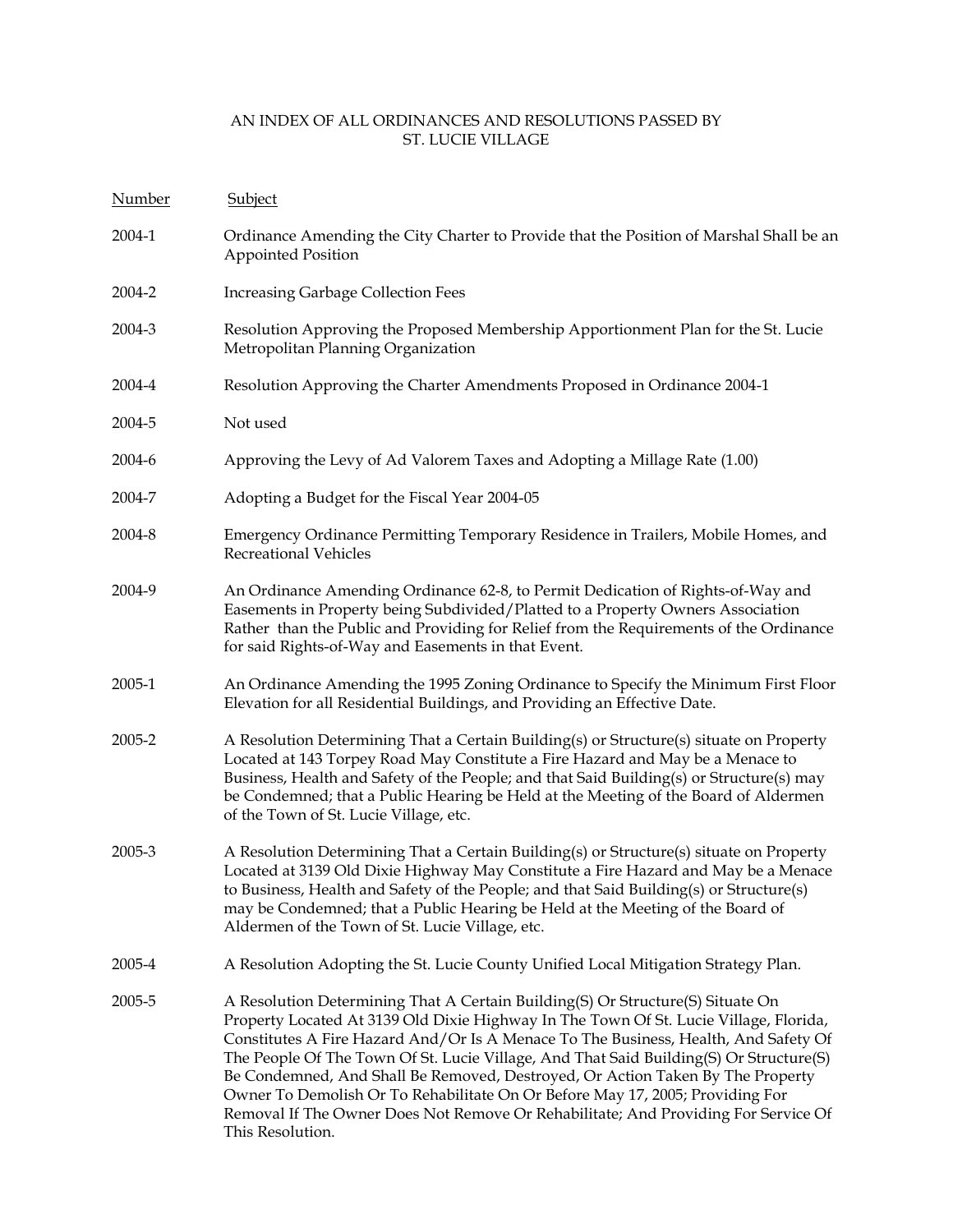| Number | Subject                                                                                                                                                                                                                                                                                                                                                                                                                                                                                                                                                                                                  |
|--------|----------------------------------------------------------------------------------------------------------------------------------------------------------------------------------------------------------------------------------------------------------------------------------------------------------------------------------------------------------------------------------------------------------------------------------------------------------------------------------------------------------------------------------------------------------------------------------------------------------|
| 2005-6 | An Emergency Ordinance Of The Board Of Aldermen Of The Town Of St. Lucie Village,<br>Florida Specifying That The Time For Posting Notice Of The 2005 Municipal Election<br>Shall Be On Or Before March 12, 2005 And Specifying That This Variance From The Time<br>Specified In Ordinance 97-1 Shall Be Effective Only For The 2005 Election And That<br>Ordinance 97-1 Shall Otherwise Remain In Full Force And Effect.                                                                                                                                                                                 |
| 2005-7 | A Resolution Approving the Levy of Ad Valorem Taxes and Adopting a Millage Rate of<br>1.00 per \$1,000 in Taxable Value.                                                                                                                                                                                                                                                                                                                                                                                                                                                                                 |
| 2005-8 | A Resolution Adopting a Budget for the Fiscal year 2005-06                                                                                                                                                                                                                                                                                                                                                                                                                                                                                                                                               |
| 2006-1 | An Ordinance Annexing Certain Real Property owned by Susan Miller, into the<br>Municipal Limits of the Town of St. Lucie Village, Florida.                                                                                                                                                                                                                                                                                                                                                                                                                                                               |
| 2006-2 | An Ordinance Annexing Certain Real Property owned by William G. Manchester, into<br>the Municipal Limits of the Town of St. Lucie Village, Florida.                                                                                                                                                                                                                                                                                                                                                                                                                                                      |
| 2006-3 | A Resolution Of The Town Of St. Lucie Village, Florida Urging The Members Of The<br>Florida Legislature To Support The Following Issues During The 2006 Legislative<br>Session.                                                                                                                                                                                                                                                                                                                                                                                                                          |
| 2006-4 | An Ordinance Annexing Certain Real Property Owned By Kenneth O. Lyons and<br>Theresa G. Lyons, Into The Municipal Limits Of The Town Of St. Lucie Village, Florida.                                                                                                                                                                                                                                                                                                                                                                                                                                      |
| 2005-5 | A Resolution Determining That A Certain Building(S) Or Structure(S) Situate On<br>Property Located At 2500 North U.S. Highway 1 In The Town Of St. Lucie Village,<br>Florida, Constitutes A Fire Hazard And/Or Is A Menace To The Business, Health, And<br>Safety Of The People Of The Town Of St. Lucie Village, And That Said Building(S) Or<br>Structure(S) Be Condemned, And Shall Be Removed, Destroyed, Or Action Taken By The<br>Property Owner To Demolish On Or Before July 18, 2006; Providing For Removal If The<br>Owner Does Not Remove Same; And Providing For Service Of This Resolution. |
| 2006-6 | A Resolution Of The Board Of Aldermen Of The Town Of St. Lucie Village, Florida<br>Repealing Resolution 95-4 And Authorizing The Animal Control Division, Department<br>Of Public Safety, St. Lucie County, Florida, To Enforce The Applicable Provisions Of The<br>St. Lucie Village Nuisance Ordinance Within The Municipal Limits Of The Town Of St.<br>Lucie Village, Florida.                                                                                                                                                                                                                       |
| 2006-7 | A Resolution Of The Board Of Aldermen Of The Town Of St. Lucie Village, Florida,<br>Pertaining To Permit And Plan Reviews Fees Charged And Collected By The Town Of St.<br>Lucie Village And The Building Official Of The Town Of St. Lucie Village, Florida.                                                                                                                                                                                                                                                                                                                                            |
| 2006-8 | A Resolution Of The Board Of Aldermen Of The Town Of St. Lucie Village, Florida,<br>Approving The Levy Of Ad Valorem Taxes And Adopting A Millage Rate Of \$1.50 Per<br>\$1,000 In Taxable Value.                                                                                                                                                                                                                                                                                                                                                                                                        |
| 2006-9 | A Resolution Of The Town Of St. Lucie Village, Florida, Adopting A Budget For The<br>Fiscal Year 2006-07.                                                                                                                                                                                                                                                                                                                                                                                                                                                                                                |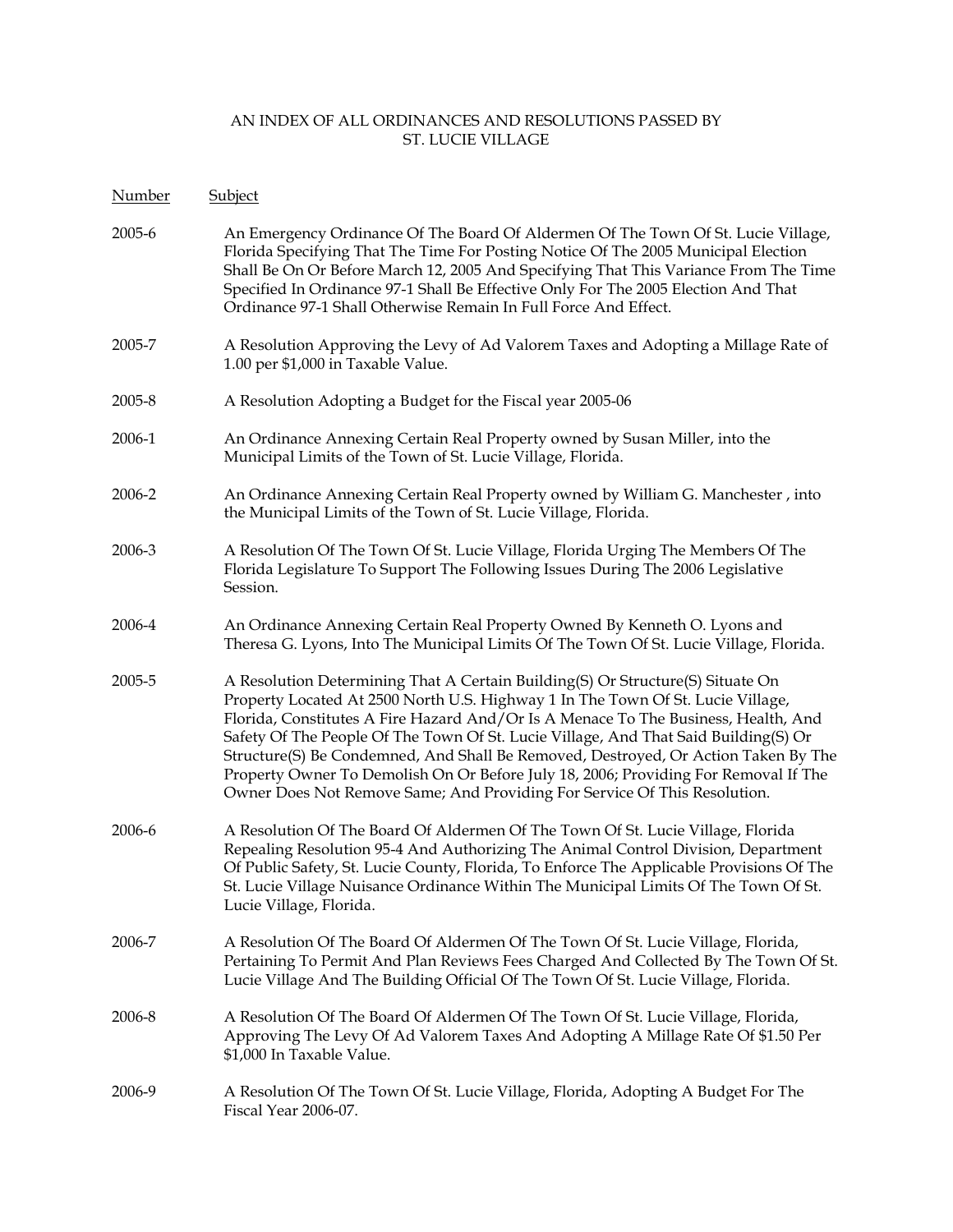- Number Subject
- 2006-10 A Resolution Pertaining To Garbage Collection Fees In St. Lucie Village, Florida, Increasing The Fee To Be Billed To Residents From \$14.50 to \$18.50 And Providing For An Effective Date.
- 2006-11 An Ordinance Of The Town Of St. Lucie Village, Florida, Amending The 1995 Zoning Ordinance To Permit A Second Residence As An Accessory Structure Within The R-1 Zoning District Under Certain Circumstances, And Providing An Effective Date.
- 2006-12 Not used petition withdrawn re Langel annexation
- 2007-1 A Resolution Determining That A Certain Building(S) Or Structure(S) Situate On Property Located At 109 Whiteridge Road In The Town Of St. Lucie Village, Florida, May Constitute A Fire Hazard And May Be A Menace To The Business, Health, And Safety Of The People; And That Said Building(S) Or Structure(S) May Be Condemned; That A Public Hearing Be Held At The Meeting Of The Board Of Aldermen Of The Town Of St. Lucie Village, Florida Which Begins At 7:00 P.M. On The 20TH Day Of February, 2007, In The Town Hall, 2841 Old Dixie Highway, St. Lucie Village, Fort Pierce, Florida, To Determine The Above Matter; And Providing For Service Of This Resolution.
- 2007-2 A Resolution Determining That A Certain Building(S) Or Structure(S) Situate On Property Located At 222 Euclid Street In The Town Of St. Lucie Village, Florida, May Constitute A Fire Hazard And May Be A Menace To The Business, Health, And Safety Of The People; And That Said Building(S) Or Structure(S) May Be Condemned; That A Public Hearing Be Held At The Meeting Of The Board Of Aldermen Of The Town Of St. Lucie Village, Florida Which Begins At 7:00 P.M. On The 20TH Day Of February, 2007, In The Town Hall, 2841 Old Dixie Highway, St. Lucie Village, Fort Pierce, Florida, To Determine The Above Matter; And Providing For Service Of This Resolution.
- 2007-3 A Resolution Determining That A Certain Building(S) Or Structure(S) Situate On Property Located At 101 White Ridge Lane In The Town Of St. Lucie Village, Florida, May Constitute A Fire Hazard And May Be A Menace To The Business, Health, And Safety Of The People; And That Said Building(S) Or Structure(S) May Be Condemned; That A Public Hearing Be Held At The Meeting Of The Board Of Aldermen Of The Town Of St. Lucie Village, Florida Which Begins At 7:00 P.M. On The 20TH Day Of February, 2007, In The Town Hall, 2841 Old Dixie Highway, St. Lucie Village, Fort Pierce, Florida, To Determine The Above Matter; And Providing For Service Of This Resolution.
- 2007-4 A Resolution Determining That A Certain Building(S) Or Structure(S) Situate On Property Located At 101 White Ridge Lane In The Town Of St. Lucie Village, Florida, Constitutes A Fire Hazard And/Or Is A Menace To The Business, Health, And Safety Of The People Of The Town Of St. Lucie Village, And That Said Building(S) Or Structure(S) Be Condemned, And Shall Be Removed, Destroyed, Or Action Taken By The Property Owner To Demolish On Or Before June 30, 2007; Providing For Removal If The Owner Does Not Remove Same; And Providing For Service Of This Resolution.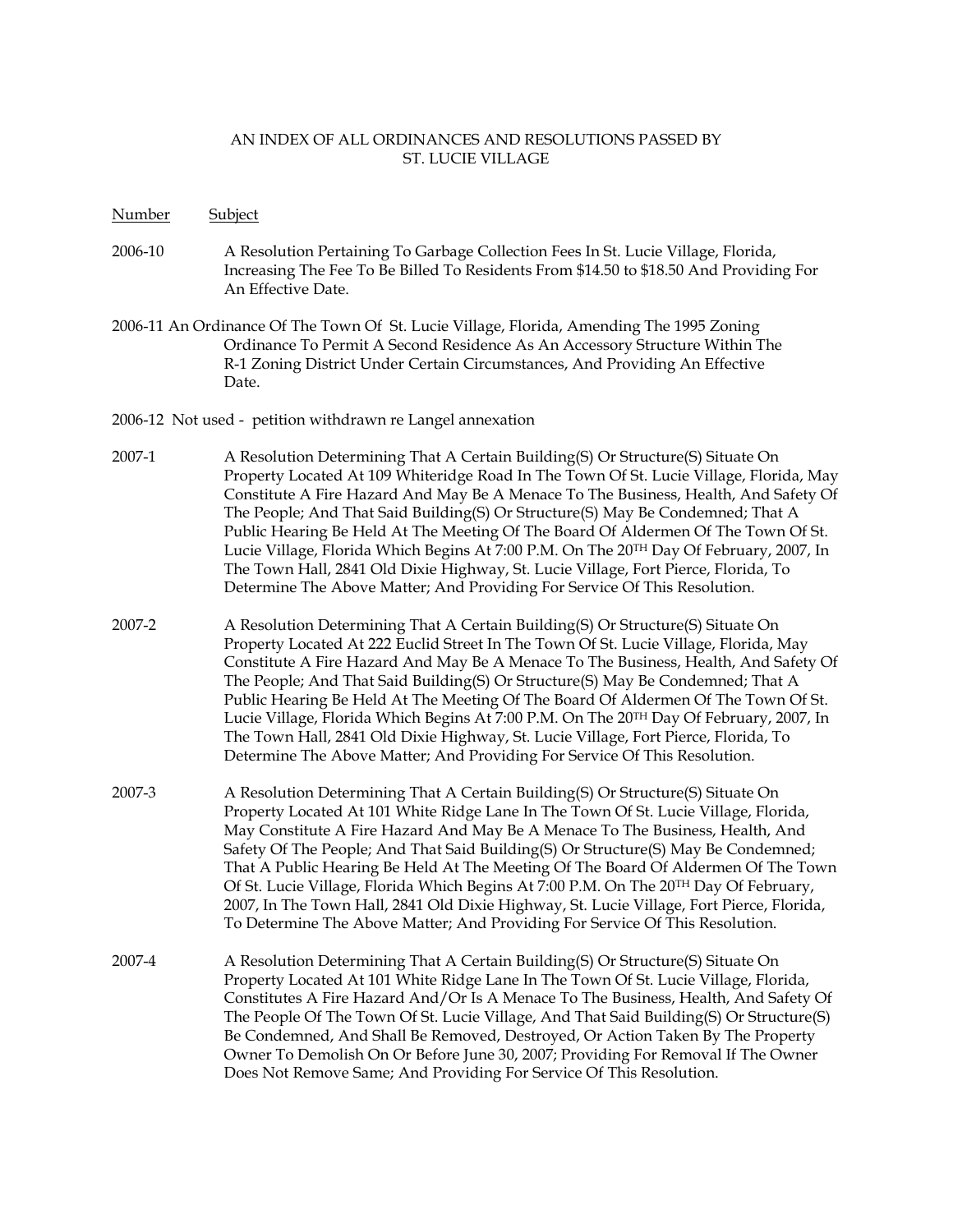| Number | Subject                                                                                                                                                                                                                                                                                                                                                                                                                                                                                                                                                                                                                                 |
|--------|-----------------------------------------------------------------------------------------------------------------------------------------------------------------------------------------------------------------------------------------------------------------------------------------------------------------------------------------------------------------------------------------------------------------------------------------------------------------------------------------------------------------------------------------------------------------------------------------------------------------------------------------|
| 2007-5 | A Resolution Proclaiming The Week Of February 18 Through February 24, 2007, As<br>"National Engineers Week" In The Town Of St. Lucie Village, Florida.                                                                                                                                                                                                                                                                                                                                                                                                                                                                                  |
| 2007-6 | An Ordinance Of The Town Of St. Lucie Village, Florida, Clarifying The Requirement<br>That Residential Structures Within The Town Limits Are Required To Have Garbage<br>And Yard Trash Service Which Will Be Provided By the Board Of Aldermen Contracting<br>With A Garbage Hauler On An Exclusive Basis To Serve The Residents Of The Village;<br>Providing That The Occupants Of All Residential Structures, Regardless Of The<br>Property's Zoning, Or On Their Default The Owners Of The Same, Shall Pay The Related<br>Utilities Tax (Surcharge), And Providing For Exceptions.                                                  |
| 2007-7 | A Resolution Of The Board Of Aldermen Of The Town Of St. Lucie Village, Florida,<br>Approving The Levy Of Ad Valorem Taxes And Adopting A Millage Rate Of \$1.25 Per<br>\$1,000 In Taxable Value.                                                                                                                                                                                                                                                                                                                                                                                                                                       |
| 2007-8 | A Resolution Of The Town Of St. Lucie Village, Florida, Adopting A Budget For The<br>Fiscal Year 2007-08.                                                                                                                                                                                                                                                                                                                                                                                                                                                                                                                               |
| 2008-1 | An Ordinance Of The Town Of St. Lucie Village, Florida, Based On The Court's Order<br>Granting Petition For Writ Of Certiorari And Directions Pertaining To Vonckx Property,<br>Contracting The Vonckx Property From The Village Effective Upon Passage.                                                                                                                                                                                                                                                                                                                                                                                |
| 2008-2 | Not used                                                                                                                                                                                                                                                                                                                                                                                                                                                                                                                                                                                                                                |
| 2008-3 | A Resolution Of The Board Of Aldermen Of The Town Of St. Lucie Village, Florida,<br>Approving The Levy Of Ad Valorem Taxes And Adopting A Millage Rate Of \$1.34 Per<br>\$1,000 In Taxable Value.                                                                                                                                                                                                                                                                                                                                                                                                                                       |
| 2008-4 | A Resolution Of The Town Of St. Lucie Village, Florida, Adopting A Budget For The<br>Fiscal Year 2008-09.                                                                                                                                                                                                                                                                                                                                                                                                                                                                                                                               |
| 2008-5 | An Ordinance Annexing Certain Real Property Owned By Gaetano And Maria Gazzara,<br>Into The Municipal Limits Of The Town Of St. Lucie Village, Florida.                                                                                                                                                                                                                                                                                                                                                                                                                                                                                 |
| 2008-6 | An Ordinance Annexing Certain Real Property Owned by Barry Dulac Into The<br>Municipal Limits Of The Town Of St. Lucie Village, Florida.                                                                                                                                                                                                                                                                                                                                                                                                                                                                                                |
| 2009-1 | A Resolution Of The Town Of St. Lucie Village Board Of Aldermen Proposing<br>Amendments To The Town Of St. Lucie Village Growth Management Plan, Ordinance<br>90-2, As Amended, Specifically Amending The Future Land Use Element And Future<br>Land Use Map And Map Series, Transportation Element, Housing Element, Public<br>Facilities Element, Coastal Management Element, Conservation Element, Recreation And<br>Open Space Element, Intergovernmental Coordination Element, And Capital<br>Improvement Element, And Furthermore Recommending Transmittal Of These<br>Amendments To The Florida Department Of Community Affairs. |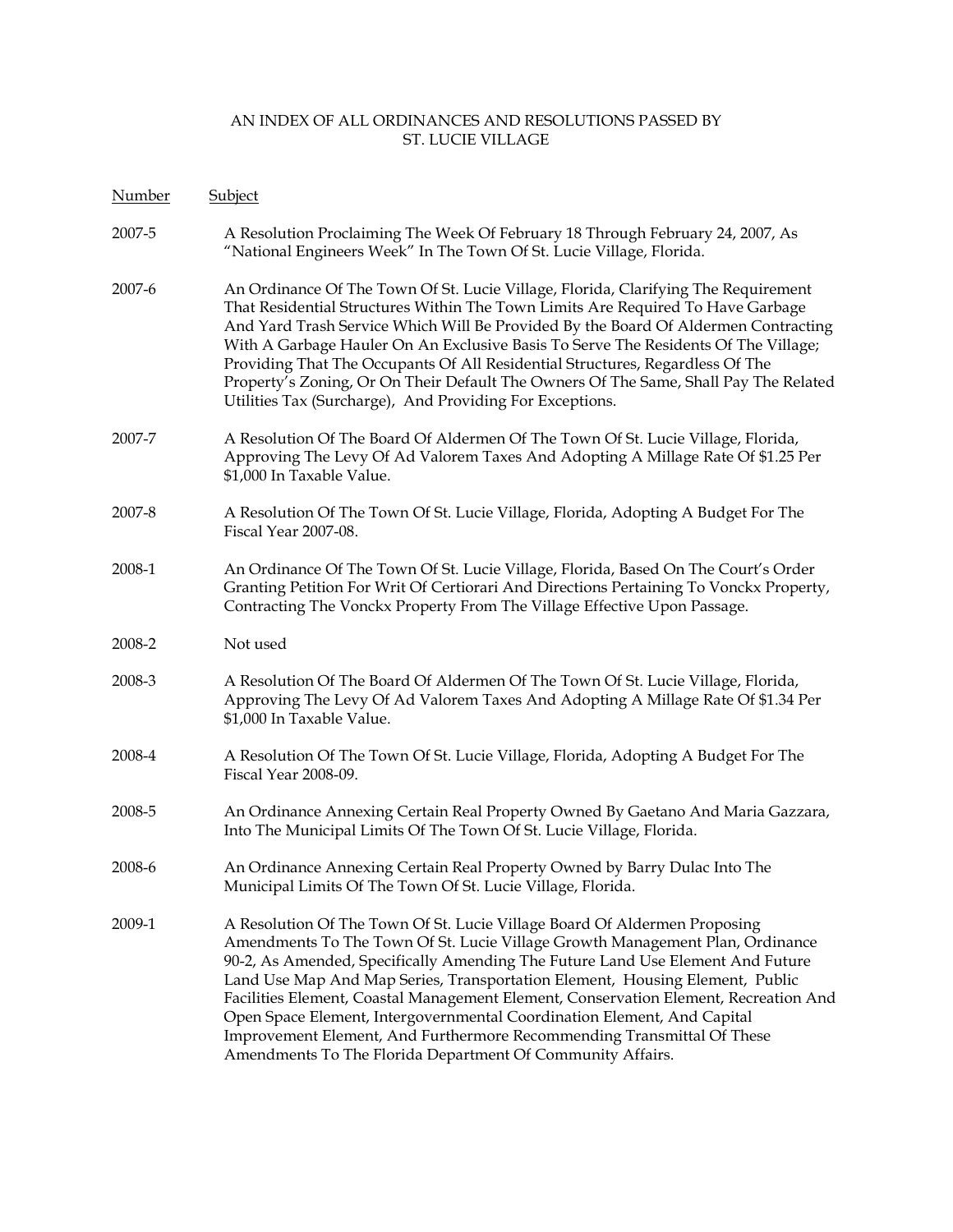| <b>Number</b> | Subject                                                                                                                                                                                                                                                                                                                                                                                                                                                                                                                                                                                                                                       |
|---------------|-----------------------------------------------------------------------------------------------------------------------------------------------------------------------------------------------------------------------------------------------------------------------------------------------------------------------------------------------------------------------------------------------------------------------------------------------------------------------------------------------------------------------------------------------------------------------------------------------------------------------------------------------|
| 2009-2        | An Ordinance Amending Ordinance Number 86-8 And Providing For Flood Damage<br>Prevention And Implementing Requirements For Federal Flood Insurance                                                                                                                                                                                                                                                                                                                                                                                                                                                                                            |
| 2009-3        | A Resolution Of The Town Of St. Lucie Village Board Of Aldermen Supplementing<br>Ordinance 85-3 To Specify Adoption Of The 2007 Florida Building Code, The 2005<br>Electric Code, The 2007 Existing Building Code, The 2007 Plumbing Code, The 2007<br>Mechanical Code, The 2007 Residential Code, And The 2007 Fuel Gas Code.                                                                                                                                                                                                                                                                                                                |
| 2009-4        | A Resolution Proclaiming And Designating Saturday, March 21, 2009 As "Mr. Robert A.<br>'Bob' Terry, Jr., Day" In St. Lucie Village, Florida.                                                                                                                                                                                                                                                                                                                                                                                                                                                                                                  |
| 2009-5        | A Resolution Of The Town Of St. Lucie Village Board Of Aldermen Urging The Florida<br>Legislature to Provide Adequate Funding For Public Education In Florida.                                                                                                                                                                                                                                                                                                                                                                                                                                                                                |
| 2009-6        | An Ordinance Annexing Certain Real Property Owned By Grayson S. Gilbert And<br>Stephen A. Meitner, Into The Municipal Limits Of The Town Of St. Lucie Village,<br>Florida.                                                                                                                                                                                                                                                                                                                                                                                                                                                                    |
| 2009-7        | Not used                                                                                                                                                                                                                                                                                                                                                                                                                                                                                                                                                                                                                                      |
| 2009-8        | A Resolution of the Board of Aldermen of the Town of St. Lucie Village requesting the<br>assistance of Governor Crist and Florida Department of Transportation Secretary<br>Kopelousos to prioritize the Intercity Rail Component of the FEC Corridor Project (from<br>Jacksonville to Miami) as part of the Federal Economic Stimulus Package for the State of<br>Florida.                                                                                                                                                                                                                                                                   |
| 2009-9        | A Resolution of the Board of Aldermen of the Town of St. Lucie Village, Florida,<br>approving the levy of Ad Valorem Taxes and adopting a Millage Rate of \$1.61 per \$1,000<br>in taxable value.                                                                                                                                                                                                                                                                                                                                                                                                                                             |
| 2009-10       | A Resolution of the Town of St. Lucie Village, Florida, adopting a budget for the fiscal<br>year 2009-10.                                                                                                                                                                                                                                                                                                                                                                                                                                                                                                                                     |
| 2010-1        | A Resolution Pertaining to Garbage Collection Fees in St. Lucie Village, Florida,<br>Increasing The Fee To Be Billed To Residents From \$18.50 to \$20.00 And Providing For<br>An Effective Date.                                                                                                                                                                                                                                                                                                                                                                                                                                             |
| 2010-2        | An Ordinance Of The Town Of St. Lucie Village Board Of Aldermen Approving<br>Proposed Amendments To The Town Of St. Lucie Village Growth Management Plan,<br>Ordinance 90-2, as Amended, Specifically Amending The Future Land Use Element And<br>Future Land Use Map And Map Series, Transportation Element, Housing Element,<br>Public Facilities Element, Coastal Management Element, Conservation Element,<br>Recreation and Open Space Element, Intergovernmental Coordination Element, And<br>Capital Improvement Element, And Furthermore Approving Transmittal Of These<br>Amendments To The Florida Department of Community Affairs. |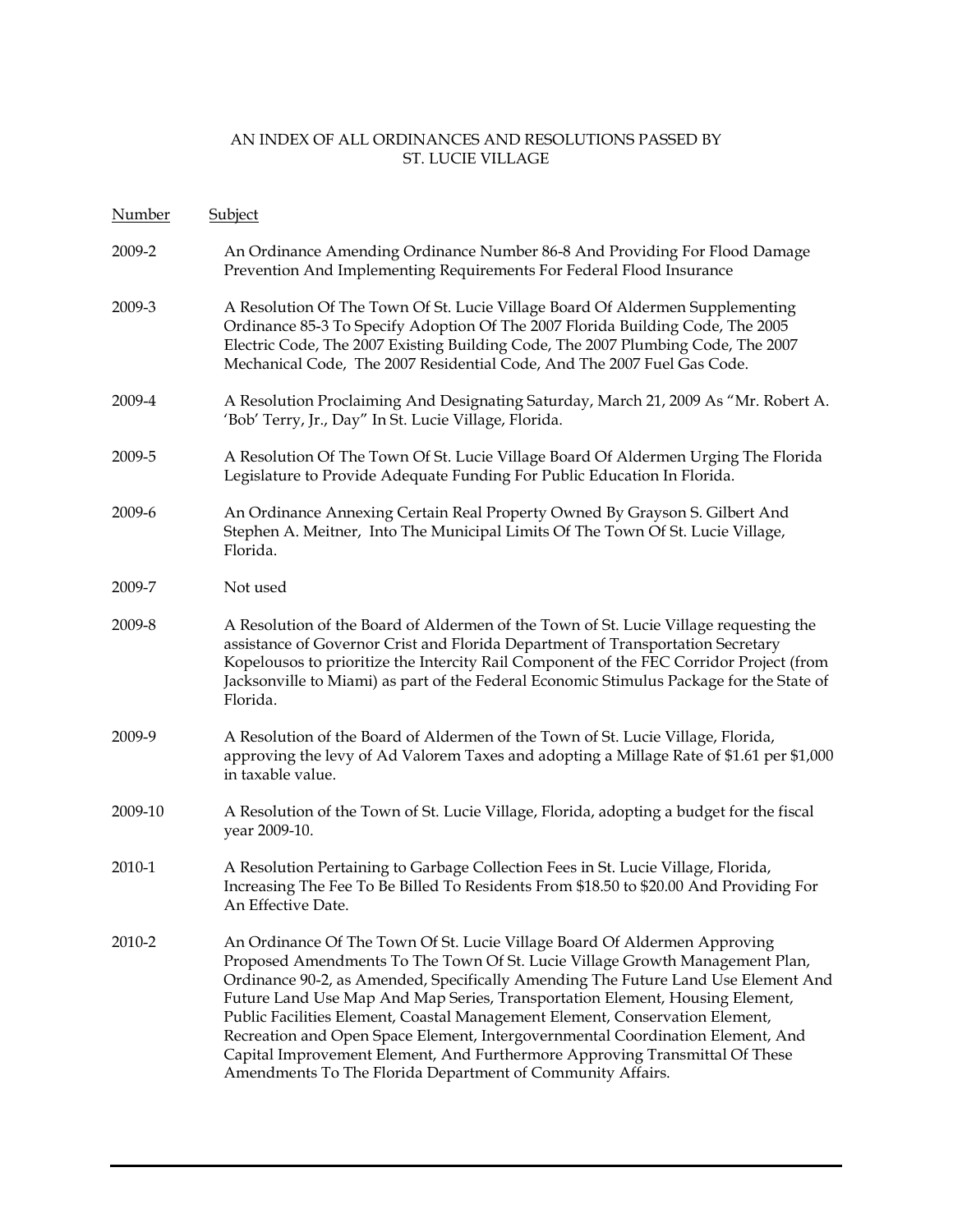- Number Subject
- 2010-03 An Ordinance Of The Town Of St. Lucie Board Of Aldermen Approving A Proposed Water Supply Facilities Work Plan, Including Amendments To The Following Elements Of The Town Of St. Lucie Village Growth Management Plan; Public Facilities/Potable Water; Conservation; Intergovernmental Coordination; Capital Improvements; And, Future Land Use; And, Furthermore Approving Transmittal Of These Amendments To The Florida Department Of Community Affairs.
- 2010-04 An Ordinance Of The Town Of St. Lucie Village, Florida, Requiring That Dogs Be Kept Under The Control Of Their Owners, Providing For Enforcement By Animal Control Division, Department Of Public Safety, St. Lucie County, Florida, And Providing An Effective Date.
- 2010-05 A Resolution Of The Board Of Aldermen Of The Town Of St. Lucie Village Requesting Assistance On Behalf Of Residents From South Florida Water Management District In Relation To A Certain Mitigation Project That Is Ongoing Within The Municipal Limits Of The Town Of St. Lucie Village, Florida.
- 2010-06 A Resolution Of The Board Of Aldermen Of The Town Of St. Lucie Village, Florida, Approving The Levy Of Ad Valorem Taxes And Adopting A Millage Rate Of \$1.6700 Per \$1,000 In Taxable Value.
- 2010-07 A Resolution Of The Town Of St. Lucie Village, Florida, Adopting A Budget For The Fiscal Year 2010-11.
- 2011-1 A Resolution Of The Town Of St. Lucie Village, Florida Adopting The St. Lucie County Local Mitigation Strategy Plan.
- 2011-2 An Ordinance Amending And Replacing Ordinance Number 2009-02 And Providing For Flood Damage Prevention And Implementing Requirements For Federal Flood Insurance.
- 2011-3 A Resolution Of The Board Of Aldermen Of The Town Of St. Lucie Village, Florida, Approving The Levy Of Ad Valorem Taxes And Adopting A Millage Rate Of 1.7300 Per \$1,000 In Taxable Value.
- 2011-4 A Resolution Of The Town Of St. Lucie Village, Florida, Adopting A budget For The Fiscal Year 2011-12.
- 2011-5 Not used
- 2011-6 Not used
- 2011-7 A Resolution Of The Board Of Aldermen Of The Town Of St. Lucie Village, Florida, Proclaiming And Designating Sunday, November 20, 2011, As "Ms. Lucille Rieley Rights Day" In St. Lucie Village.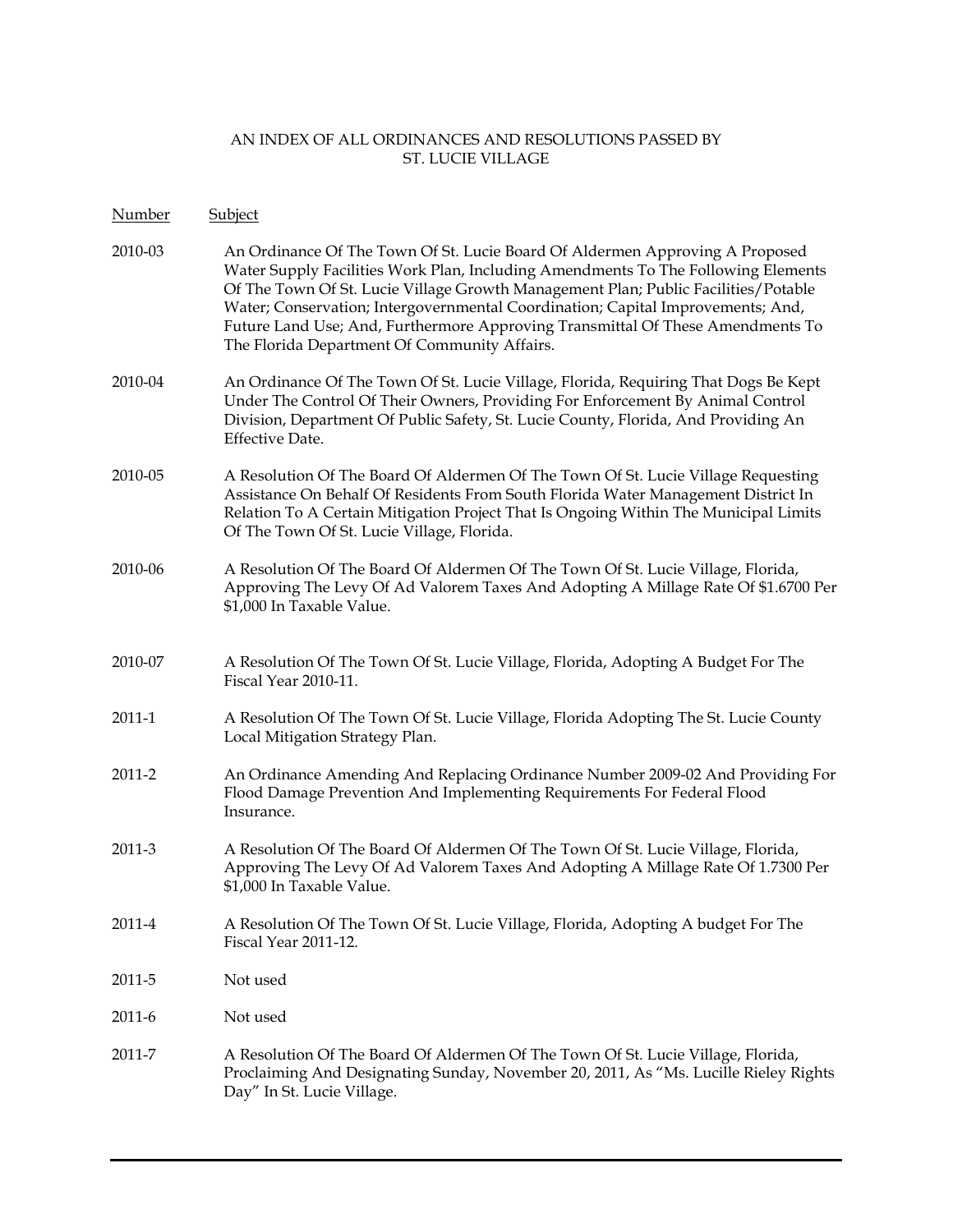Number Subject

| 2011-8 | An Ordinance Of The Town Of St. Lucie Village Board Of Aldermen Adopting    |
|--------|-----------------------------------------------------------------------------|
|        | Amendments To The Town Of St. Lucie Village Growth Management Plan,         |
|        | Ordinance 90-2, As Amended, Specifically Amending The Future Land Use       |
|        | Element And Future Land Use Map and Map Series, Transportation Element,     |
|        | Housing Element, Public Facilities Element, Coastal Management Element,     |
|        | Conservation Element, Recreation And Open Space Element,                    |
|        | Intergovernmental Coordination Element, And Capital Improvement Element;    |
|        | Directing Submittal To The State Land Planning Agency; and Providing For An |
|        | Effective Date.                                                             |
|        |                                                                             |
| 2011-9 | An Ordinance Of The Town Of St. Lucie Village Board Of Aldermen Adopting    |

- A Water Supply Facilities Work Plan, Including Amendments To The Following Elements Of The Town Of St. Lucie Village Growth Management Plan: Public Facilities/Potable Water; Conservation; Intergovernmental Coordination; Capital Improvements: And, Future Land Use; Directing Submittal To The State Land Planning Agency; And Providing For An Effective Date.
- 2011-10 A Resolution Of The Board Of Aldermen Of The Town Of St. Lucie Village, Florida, Supporting The Adoption Of A Ban On Texting While Driving; Providing An Effective Date.
- 2012-1 An Emergency Ordinance Of The Town Of St. Lucie Village Board Of Aldermen Amending Section 1 Of Ordinance 88-5 And Section 8 Of Ordinance 82-2 To Put In Place A Ceiling Of \$25.00 Per Month For The Garbage Collection Fee In St. Lucie Village; And Providing For An Effective Date.
- 2012-2 A Resolution Pertaining to Garbage Collection Fees in St. Lucie Village, Florida, Increasing The Fee To Be Billed To Residents From \$20.00 to \$21.60 And Providing For An Effective Date.
- 2012-3 An Ordinance Of The Town Of St. Lucie Village, Florida, Amending The Zoning Ordinance Of The Town Of St. Lucie Village To Establish Regulations Regarding Tree Removal And Preservation, Including A Permitting Requirement For Tree Removal And Land Clearing, And Providing For An Effective Date.
- 2012-4 An Ordinance Of The Town Of St. Lucie Village, Florida, Amending Sections 3.6.1, 3.6.2, 3.6.3 And 3.6.4 Of The Zoning Ordinance Of The Town Of St. Lucie Village Pertaining To Landscaping And Screening Regulations For Residential And Commercial Properties, And Providing For An Effective Date.
- 2012-5 A Resolution Of The Town Of St. Lucie Village Board Of Aldermen Supplementing Ordinance 85-3 To Specify Adoption Of The 2010 Florida Building Code, The 2008 Electric Code The 2010 Existing Building Code, The 2010 Plumbing Code, The 2010 Mechanical Code, The 2010 Residential Code, And The 2010 Fuel Gas Code.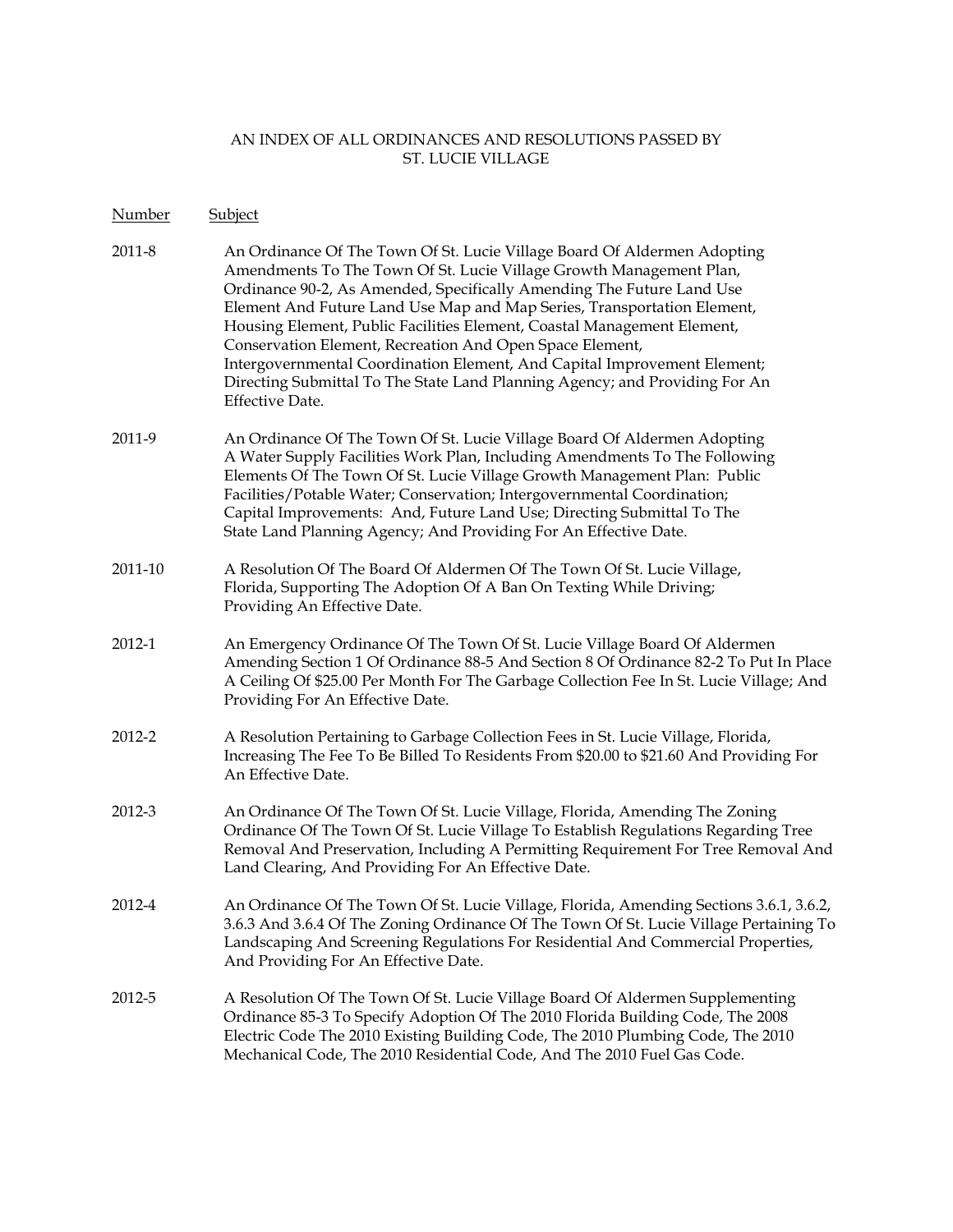| Number  | <b>Subject</b>                                                                                                                                                                                                                                 |
|---------|------------------------------------------------------------------------------------------------------------------------------------------------------------------------------------------------------------------------------------------------|
| 2012-6  | A Resolution Pertaining To Garbage Collection Fees In St. Lucie Village, Florida,<br>Increasing The Fee To Be Billed To Residents From \$21.60 To \$22.75 And Providing For<br>An Effective Date.                                              |
| 2012-7  | A Resolution Of The Board Of Aldermen Of St. Lucie Village, Florida, Regarding<br>Fertilizer Use Within The Municipal Limits Of The Town Of St. Lucie Village.                                                                                 |
| 2012-8  | An Ordinance Annexing Certain Property Owned By Walter E. Knight And Joanne<br>Knight, Husband And Wife, Into The Municipal Limits Of The Town Of St. Lucie Village,<br>Florida.                                                               |
| 2012-9  | An Ordinance Annexing Certain Real Property Owned By Joy Summerlin Yancy And<br>Peggy Lee Allen, Into The Municipal Limits Of The Town Of St. Lucie Village, Florida.                                                                          |
| 2012-10 | A Resolution Of The Board Of Aldermen Of The Town Of St. Lucie Village, Florida,<br>Recognizing James Grimes' Contribution To The Village And Declaring May 2012 As<br>"James Grimes Month" In St. Lucie Village.                              |
| 2012-11 | An Ordinance Annexing Certain Real Property Owned By Justin J. Fonder And Danielle<br>M. Fonder Into The Municipal Limits Of The Town Of St. Lucie Village, Florida.                                                                           |
| 2012-12 | A Resolution Of The Board Of Aldermen Of The Town Of St. Lucie Village,<br>Florida, Approving The Levy Of Ad Valorem Taxes And Adopting A Millage<br>Rate Of \$1.7200 Per \$1,000 In Taxable Value.                                            |
| 2012-13 | A Resolution Of The Town Of St. Lucie Village, Florida, Adopting A Budget For<br>The Fiscal Year 2012-13.                                                                                                                                      |
| 2012-14 | An Ordinance Annexing Certain Real Property Owned By Charles Carmakal And Julie<br>Carmakal, Into The Municipal Limits Of The Town Of St. Lucie Village, Florida.                                                                              |
| 2013-1  | An Ordinance Of The Town Of St. Lucie Village Board Of Aldermen Adopting An<br>Update To The Water Supply Facilities Work Plan; And Providing For An Effective Date.                                                                           |
| 2013-2  | A Resolution Of The Board Of Aldermen Of The Town Of St. Lucie Village, Florida,<br>Recognizing David Souza's Contribution To The Village And Declaring May 4, 2013 As<br>"David Souza Day" In St. Lucie Village.                              |
| 2013-3  | An Ordinance Annexing Certain Real Property Owned By Benjamin Church Baker, Into<br>The Municipal Limits Of The Town Of St. Lucie Village, Florida.                                                                                            |
| 2013-4  | A Resolution Of The Board Of Aldermen Of The Town Of St. Lucie Village, Florida,<br>Relating To National Estuaries Day And The Hands Across The Lagoon Event,<br>September 28, 2013; Providing An Effective Date; And, Providing For Adoption. |
| 2013-5  | A Resolution Of The Board Of Aldermen Of The Town Of St. Lucie Village, Florida,<br>Approving The Levy Of Ad Valorem Taxes And Adopting A Millage Rate Of \$1.7200 Per<br>\$1,000 In Taxable Value.                                            |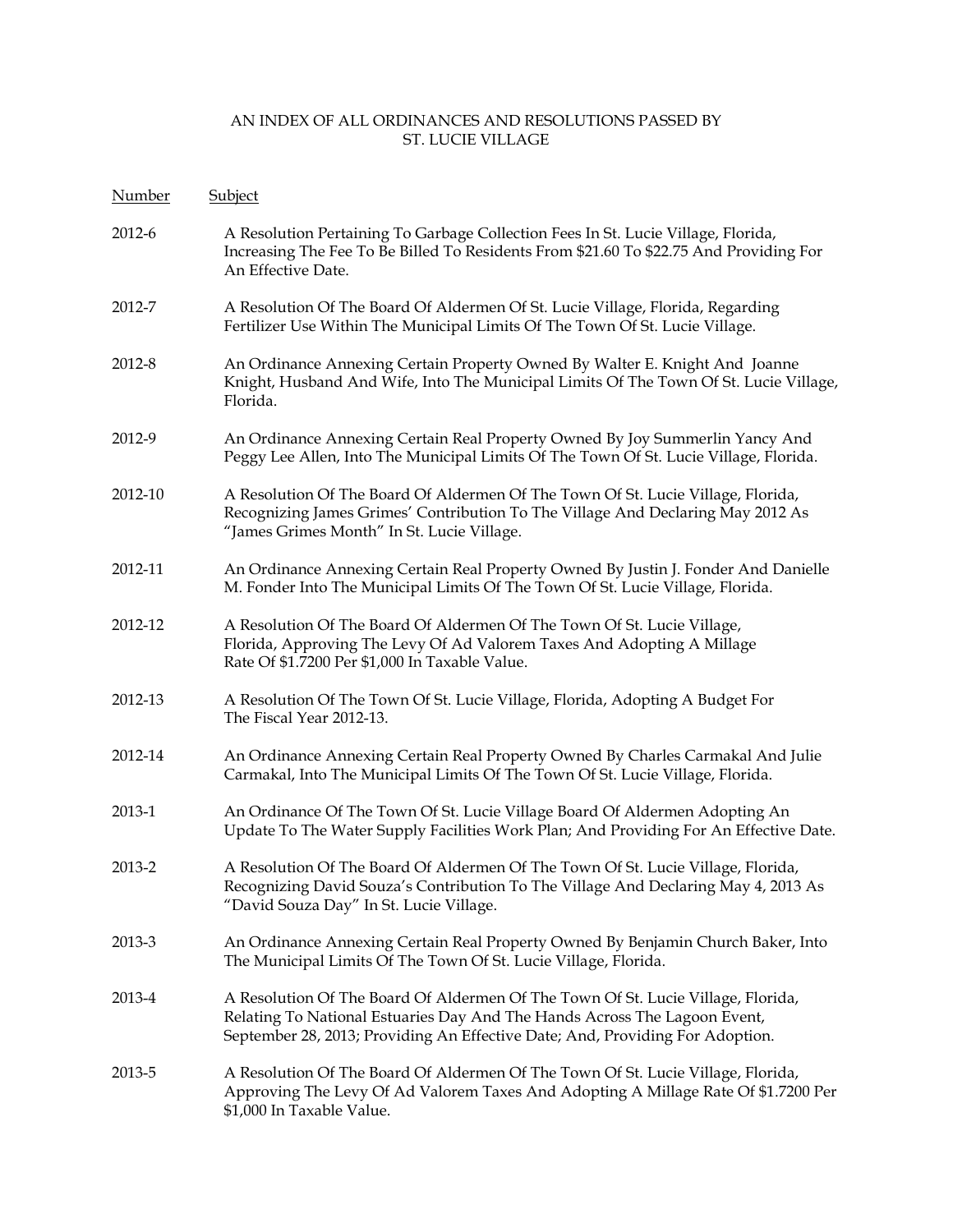| Number  | Subject                                                                                                                                                                                                                                                                                                                                                                                                                                                   |
|---------|-----------------------------------------------------------------------------------------------------------------------------------------------------------------------------------------------------------------------------------------------------------------------------------------------------------------------------------------------------------------------------------------------------------------------------------------------------------|
| 2013-6  | A Resolution Of The Town Of St. Lucie Village, Florida, Adopting A Budget For The<br>Fiscal Year 2013-2014.                                                                                                                                                                                                                                                                                                                                               |
| 2013-7  | A Resolution Of The Board Of Aldermen Of The Town Of St. Lucie Village, Florida,<br>Requesting The Governor Of The State Of Florida, Through Executive Order And/Or<br>Other Powers Available Under The Law, To Activate All Available State And Local<br>Emergency And Relief Resources And Mechanisms For The Protection Of The Indian<br>River Lagoon And St. Lucie Estuary.                                                                           |
| 2013-8  | An Ordinance Of The Town Of St. Lucie Village, Florida, Amending The 1995<br>Zoning Ordinance To Permit Mobile Food Dispensing Vehicles, As Defined,<br>And Under The Circumstances And Conditions Included In The Definition, In<br>The C Zoning District, And Providing An Effective Date.                                                                                                                                                              |
| 2013-9  | An Ordinance Annexing Certain Real Property Owned By Robert A. Sikkema And<br>Diane B. Sikkema, His Wife, Into The Municipal Limits Of The Town Of St. Lucie Village,<br>Florida.                                                                                                                                                                                                                                                                         |
| 2013-10 | Resolution Of The Board Of Aldermen Of The Town Of St. Lucie Village, Florida,<br>Pertaining To Permit And Plan Reviews Fees Charged And Collected By The Town Of St.<br>Lucie Village And The Building Official Of The Town Of St. Lucie Village, Florida.                                                                                                                                                                                               |
| 2014-1  | A Resolution Of The Board Of Aldermen Of The Town Of St. Lucie Village, Florida,<br>Requesting That The State Of Florida Fund The Cost Of Quiet Zones At The Railroad<br>Crossings Located Within The Town Of St. Lucie Village, Providing For An Effective<br>Date, And For Other Purposes.                                                                                                                                                              |
| 2014-2  | An Ordinance Of The Board Of Aldermen Of St. Lucie Village, Florida, Regulating<br>And Limiting Fertilizer Use Within The Municipal Limits Of The Town Of St. Lucie<br>Village.                                                                                                                                                                                                                                                                           |
| 2014-3  | Not used                                                                                                                                                                                                                                                                                                                                                                                                                                                  |
| 2014-4  | A Resolution Of The Board Of Aldermen Of The Town Of St. Lucie Village, Florida,<br>Recognizing The St. Lucie Village Heritage Park As Preserving Diverse Natural<br>Communities And Renaming It, Subject To Approval Of Florida Communities Trust, As<br>St. Lucie Village Heritage Preserve.                                                                                                                                                            |
| 2014-5  | A Resolution Of The Board Of Aldermen Of The Town Of St. Lucie Village, Florida,<br>Requesting That The State Of Florida And Federal Railroad Administration Require All<br>Aboard Florida To Fund, With No Governmental Assistance, All Costs Related To The<br>All Aboard Florida Project, And To Take All Necessary Steps To Preserve And Enhance<br>The Quality Of Life For The Residents, Business And Visitors Of The Town Of St. Lucie<br>Village. |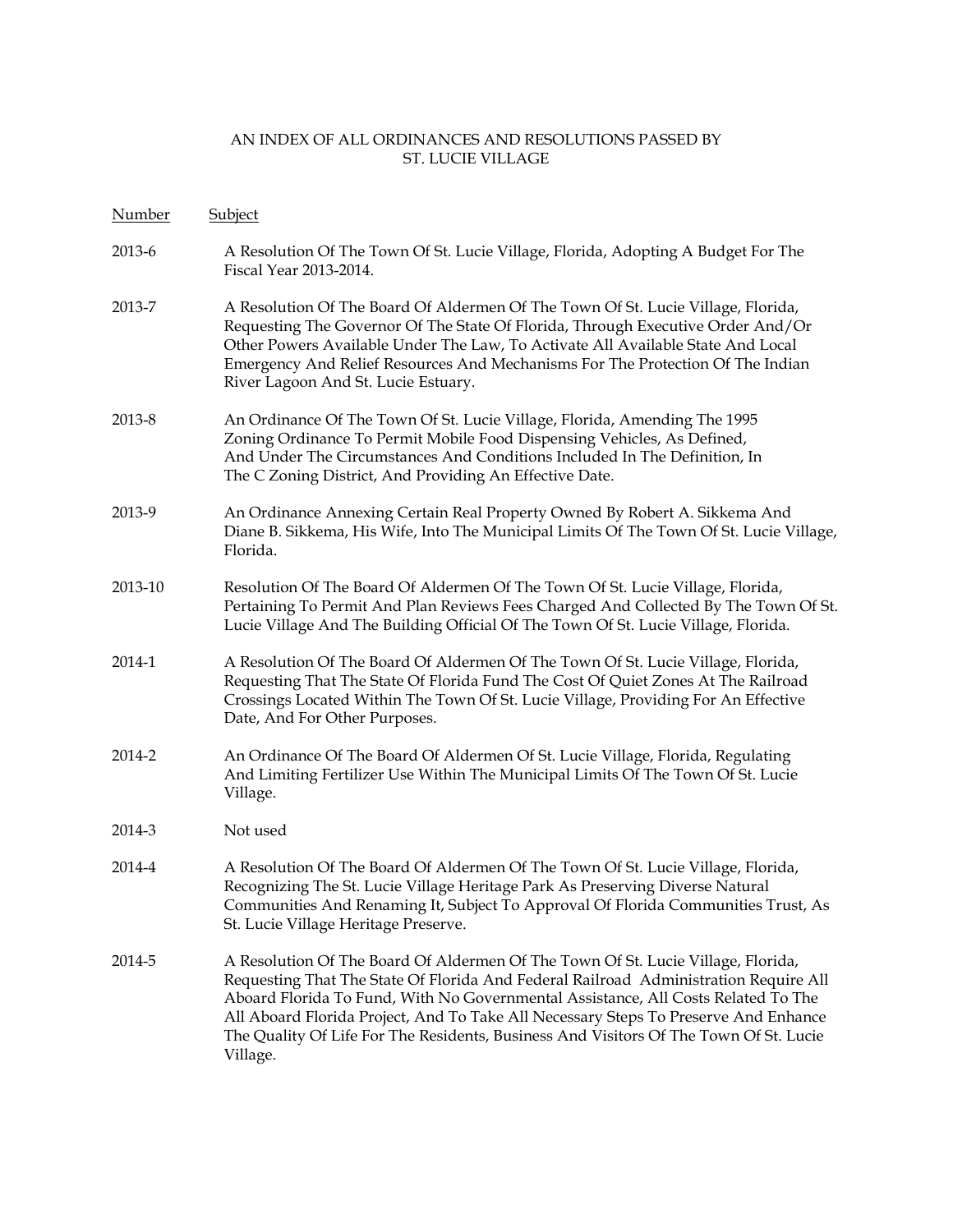#### Number Subject

- 2014-6 A Resolution Determining That A Certain Building(s) Or Structure(s) Situate On Property Located At 3891 Old Dixie Highway, In The Town Of St. Lucie Village, Florida, May Constitute A Fire Hazard And May Be A Menace To Business, Health, And Safety Of The People; And That Said Building(s) Or Structure(s) May Be Condemned; That A Public Hearing Be Held At The Meeting Of The Board Of Aldermen Of The Town Of St. Lucie Village, Florida Which Begins At 7:00 P.M. On July 15, 2014, In The Town Hall, 2841 Old Dixie Highway, St. Lucie Village, Fort Pierce, Florida, to Determine The Above Matter; and Providing For Service Of This Resolution.
- 2014-7 Not used
- 2014-8 Not used
- 2014-9 An Ordinance Annexing Certain Real Property By Ralph Crawford And Cynthia L. Crawford, His Wife, Into The Municipal Limits Of The Town Of St. Lucie Village, Florida.
- 2014-10 A Resolution Of The Board Of Aldermen Of The Town Of St. Lucie Village, Florida, Approving The Levy Of Ad Valorem Taxes And Adopting A Millage Rate Of \$1,7500 Per \$1,000 In Taxable Value.
- 2014-11 A Resolution Of The Town Of St. Lucie Village, Florida, Adopting A Budget For The Fiscal Year 2014-2015.
- 2014-12 An Ordinance Of The Board Of Aldermen Of The Town Of St. Lucie Village, Florida, Imposing A Moratorium On The Erection Or Establishment Of Obstructions In Any Right Of Way, Or Within 8 Feet Of The Edge Of Any Road, Within St. Lucie Village, And Providing For An Effective Date.
- 2015-1 An Ordinance Of The Town Of St. Lucie Village, Florida, Amending and Clarifying Section 3.2.4, Titled "Marine Commercial (MC) District", Of The 1995 Zoning Ordinance Of The Town Of St. Lucie Village, Florida, Including The Uses Permitted And Prohibited Thereby, And Providing For An Effective Date.
- 2015-2 An Ordinance Annexing Certain Real Property Owned By Robert L. Krause, Jr., Into the Municipal Limits Of The Town Of St. Lucie Village, Florida.
- 2015-3 A Resolution Of The Board Of Aldermen Of The Town Of St. Lucie Village, Florida, Amending Its Budget For The Fiscal Year 2014-2015 In Order To Allocate Funds For Use In Opposition To All Aboard Florida.
- 2015-4 An Ordinance Annexing Certain real Property Owned By Robert G. Allen And Peggy L. Allen, Into The Municipal Limits Of The Town Of St. Lucie Village, Florida.
- 2015-5 An Ordinance Annexing Certain Real Property Owned By Michael J. Sinnott, Into The Municipal Limits Of The Town Of St. Lucie Village, Florida.
- 2015-6 Not used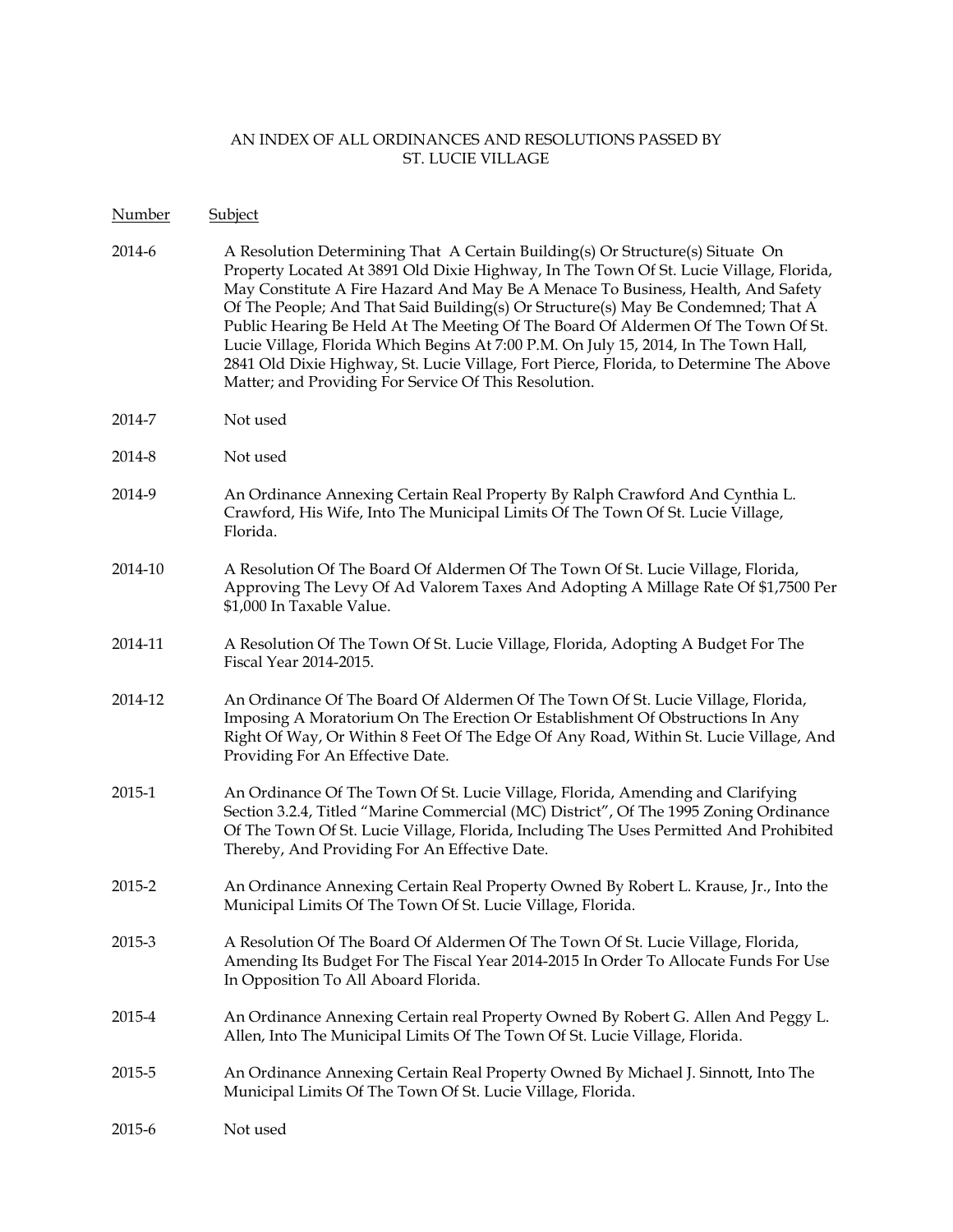| Number  | Subject                                                                                                                                                                                                                                                                                                                                                                                                                                                                                                                                                                                                                                                                                                           |
|---------|-------------------------------------------------------------------------------------------------------------------------------------------------------------------------------------------------------------------------------------------------------------------------------------------------------------------------------------------------------------------------------------------------------------------------------------------------------------------------------------------------------------------------------------------------------------------------------------------------------------------------------------------------------------------------------------------------------------------|
| 2015-7  | A Resolution Of The Town Of St. Lucie Village Board Of Aldermen Supplementing<br>Ordinance 85-3 To Specify Adoption Of The 2014 Florida Building Code, The 2011<br>NFPA-70 National electric Code; The 2014 Florida Existing Building Code, The 2014<br>Florida Plumbing Code, The 2014 Florida Mechanical Code, The 2014 Florida Residential<br>Code, The 2014 Florida Fuel Gas Code, The 2014 Florida Accessibility Code, And The<br>2014 Florida Energy Conservation Code.                                                                                                                                                                                                                                     |
| 2015-8  | An Ordinance of The Board Of Aldermen Of The Town Of St. Lucie Village, Florida,<br>Providing That No Work Or Improvement Shall Be Undertaken Within Any Right Of<br>Way Of The Town Of St. Lucie Village, Florida, Or On Or Within Any Road Surface<br>Maintained By The Town Of St. Lucie Village, Florida, Without Prior Approval Or<br>Issuance Of A Permit From The Board Of Aldermen Of The Town Of St. Lucie Village,<br>Florida, and Providing For An Effective Date.                                                                                                                                                                                                                                     |
| 2015-9  | Not used                                                                                                                                                                                                                                                                                                                                                                                                                                                                                                                                                                                                                                                                                                          |
| 2015-10 | A Resolution Of The Board Of Aldermen Of The Town Of St. Lucie Village, Florida,<br>Approving The Levy Of Ad Valorem Taxes And Adopting A Millage Rate Of \$1.8500 Per<br>\$1,000 In Taxable Value.                                                                                                                                                                                                                                                                                                                                                                                                                                                                                                               |
| 2015-11 | An Ordinance of The Board Of Aldermen Of The Town Of St. Lucie Village, Florida,<br>Adopting A Budget For The Fiscal Year 2015-2016.                                                                                                                                                                                                                                                                                                                                                                                                                                                                                                                                                                              |
| 2015-12 | A Resolution of The Board Of Aldermen Of The Town Of St. Lucie Village, Florida,<br>Recognizing November 23-29, 2015, As Childhood Cancer Awareness Week In St. Lucie<br>Village.                                                                                                                                                                                                                                                                                                                                                                                                                                                                                                                                 |
| 2015-13 | A Resolution of the Board of Aldermen of the Town of St. Lucie village, Florida, in<br>opposition to the U.S. Army Corps of Engineers proposed plan to relocate bulk ocean<br>sand from Martin and St. Lucie Counties and remove it to Miami Beach, and urging the<br>Army Corps to conduct a thorough Environmental Impact Study (EIS) before<br>proceeding; and providing an effective date.                                                                                                                                                                                                                                                                                                                    |
| 2016-1  | An Ordinance By The Board Of Aldermen Of The Town Of St. Lucie Village (St. Lucie<br>Village) To Repeal; And Replace Ordinance Nos. 79-3, 86-8, 2009-2, and 2011-02; To<br>Adopt Flood Hazard Maps, To Designate A Floodplain Administrator, To Adopt<br>Procedures And Criteria For Development In Flood Hazard Areas, And For Other<br>Purposes; Providing For Applicability; Repealer; Severability; And An Effective Date.                                                                                                                                                                                                                                                                                    |
| 2016-2  | A Resolution Determining That A Certain Building(s) Or Structure(s) Situate On<br>Property Located At 3463 North Old Dixie Highway In The Town Of St. Lucie Village,<br>Florida, May Constitute A Fire Hazard And May Be A Menace To Business, Health,<br>And Safety Of The People; And That Said Building(s) Or Structure(s) May Be<br>Condemned; That A Public Hearing Be Held At The Meeting Of The Board Of Aldermen<br>Of The Town Of St. Lucie Village, Florida, Which Begins At 7:00 P.M. On The 21 <sup>st</sup> Day Of<br>June, 2016, In The Town Hall, 2841 Old Dixie Highway, St. Lucie Village, Fort Pierce,<br>Florida, To Determine The Above Matter; And Providing For Service Of This Resolution. |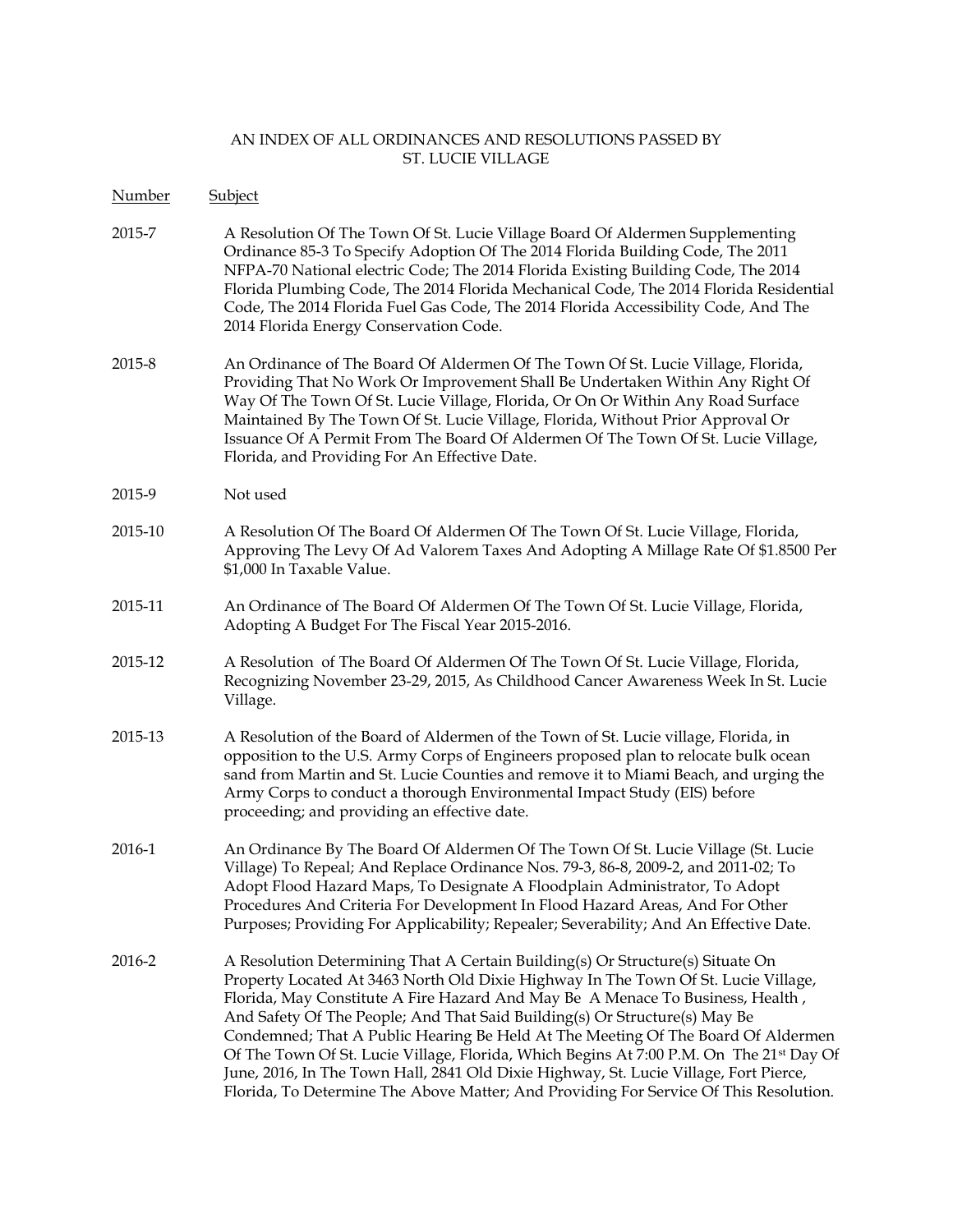| Number  | Subject                                                                                                                                                                                                                                                                                                                                                                                                                                                                                                                                                                                                                                                                                                    |
|---------|------------------------------------------------------------------------------------------------------------------------------------------------------------------------------------------------------------------------------------------------------------------------------------------------------------------------------------------------------------------------------------------------------------------------------------------------------------------------------------------------------------------------------------------------------------------------------------------------------------------------------------------------------------------------------------------------------------|
| 2016-3  | An Ordinance Of The Board Of Aldermen Of The Town Of St. Lucie Village, Florida,<br>Amending Election Ordinance 97-1 To Permit The Extension Of The Qualifying Period If<br>No Candidate Has Qualified For A Given Office During The Specified Period, And<br>Providing For An Effective Date.                                                                                                                                                                                                                                                                                                                                                                                                             |
| 2016-4  | A Resolution Of The Board Of Aldermen Of The Town Of St. Lucie Village, Florida,<br>Establishing An Extended Qualifying Period For The May 3, 2016 Election.                                                                                                                                                                                                                                                                                                                                                                                                                                                                                                                                               |
| 2016-5  | A Resolution Of The Board Of Aldermen Of The Town Of St. Lucie Village, Florida,<br>Authorizing The Mayor To Execute The Indian River Lagoon Regional Compact;<br>Providing An Effective Date And For Other Purposes.                                                                                                                                                                                                                                                                                                                                                                                                                                                                                      |
| 2016-6  | Not used                                                                                                                                                                                                                                                                                                                                                                                                                                                                                                                                                                                                                                                                                                   |
| 2016-7  | A Resolution Determining That A Certain Building(s) Or Structure(s) Situate On<br>Property Located At 3463 North Old Dixie Highway In The Town Of St. Lucie Village,<br>Florida, May Constitute A Fire Hazard And May Be A Menace To Business, Health,<br>And Safety Of The People; And That Said Building(s) Or Structure(s) May Be<br>Condemned; That A Public Hearing Be Held At The Meeting Of The Board Of Aldermen<br>Of The Town Of St. Lucie Village, Florida, Which Begins At 7:00 P.M. On The 16th Day<br>Of August, 2016, In The Town Hall, 2841 Old Dixie Highway, St. Lucie Village, Fort<br>Pierce, Florida, To Determine The Above Matter; And Providing For Service Of This<br>Resolution. |
| 2016-8  | A Resolution Determining That A Certain Building(s) Or Structure(s) Situate On<br>Property Located At 3463 North Old Dixie Highway In The Town Of St. Lucie Village,<br>Florida, Constitutes A Fire Hazard And/Or Is A Menace To The Business, Health, And<br>Safety Of The People Of The Town Of St. Lucie Village, And That Said Building(s) Or<br>Structure(s) Be Condemned, And Shall Be Removed, Destroyed, Or Action Taken By The<br>Property Owner To Demolish On Or Before November 15, 2016; Providing For Removal<br>If The Owner Does Not Remove Same; And Providing For Service Of This Resolution.                                                                                            |
| 2016-9  | A Resolution Of The Board Of Aldermen Of The Town Of St. Lucie Village, Florida,<br>Establishing Fees In Relation To Public Records Requests, Including Special Service<br>Charges.                                                                                                                                                                                                                                                                                                                                                                                                                                                                                                                        |
| 2016-10 | A Resolution Of The Board Of Aldermen Of The Town Of St. Lucie Village, Florida,<br>Approving The Levy Of Ad Valorem Taxes And Adopting A Millage Rate Of \$1.8500 Per<br>\$1,000 In Taxable Value.                                                                                                                                                                                                                                                                                                                                                                                                                                                                                                        |
| 2016-11 | A Resolution Of The Town Of St. Lucie Village, Florida, Adopting A Budget For The<br>Fiscal Year 2016-2017.                                                                                                                                                                                                                                                                                                                                                                                                                                                                                                                                                                                                |
| 2016-12 | A Resolution Of The Town Of St. Lucie Village, Florida, Adopting The St. Lucie County<br>Local Mitigation Strategy Plan; And Providing An Effective Date.                                                                                                                                                                                                                                                                                                                                                                                                                                                                                                                                                  |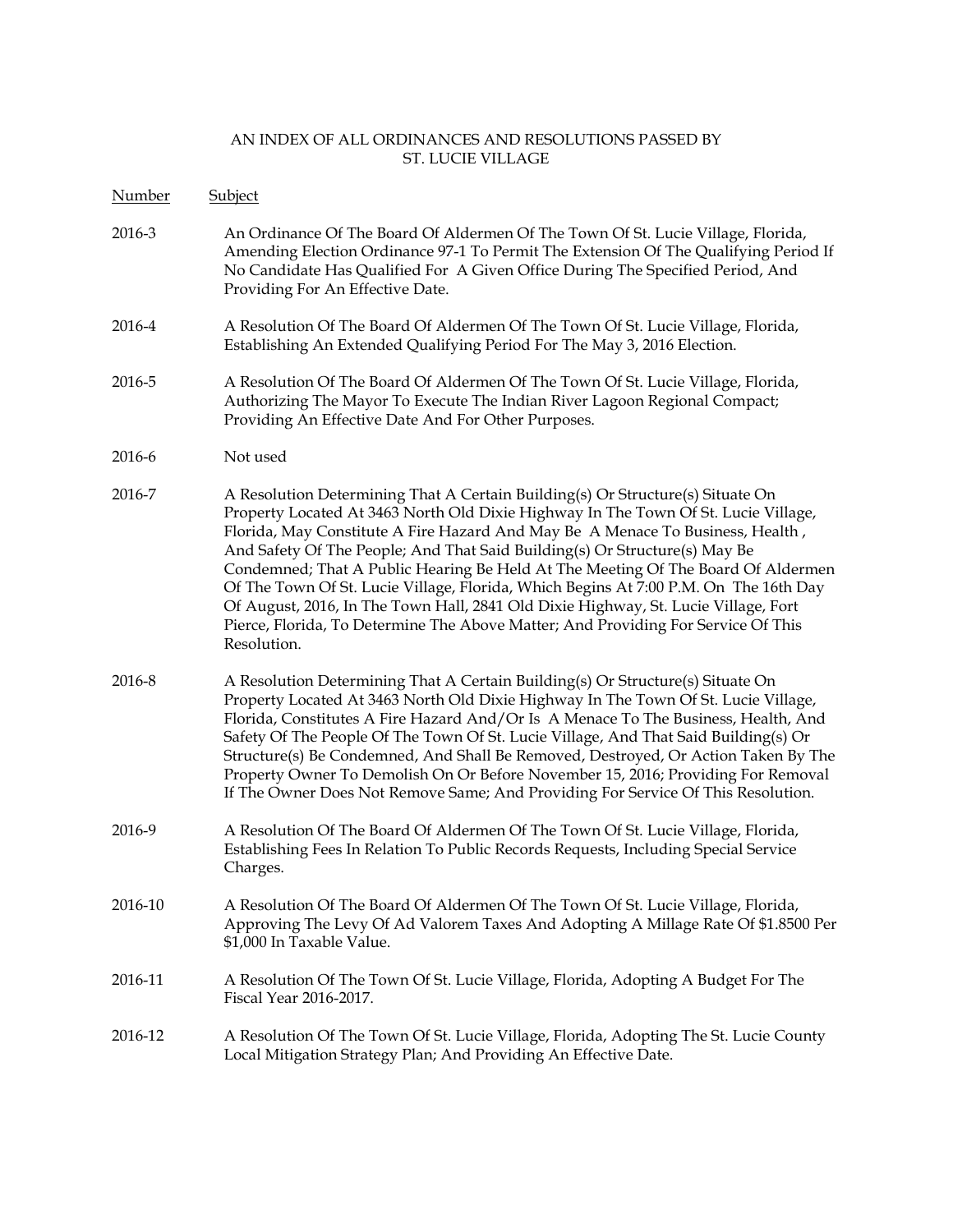Number Subject

- 2016-13 A Resolution Directing That The Town Attorney File Court Proceeding To Enforce The Determination In Resolution 2016-8 Determining That A Certain Building(s) Or Structure(s) Situate On Property Located At 3463 North Old Dixie Highway In The Town Of St. Lucie Village, Constitutes A Fire Hazard And/Or Is A Menace To The Business, Health And Safety Of The People Of The Town Of St. Lucie Village, And That Said Building(s) Or Structure(s) Be Condemned, And Shall Be Removed, Destroyed, Or Action Taken By The Property Owner To Demolish The Same.
- 2017-1 A Resolution of the Board of Aldermen Of The Town Of St. Lucie Village, Florida, Urging The Appointment Of Municipal Officials To The 2017-18 Constitution Revision Commission; Supporting The Protection Of Municipal Home Rule; Supporting The Positions Of The Florida League Of Cities, Inc., Supporting The Appointment Of Florida League Of Cities President, Boca Raton Mayor Susan Haynie; And Providing An Effective Date.
- 2017-2 A Resolution of the Board of Aldermen of the Town of St. Lucie Village, Florida, urging all members of the Florida Legislature to oppose HB17 which preempts local business regulations, prohibits local governments from imposing or adopting any new regulations on businesses, professions, and occupations unless expressly authorized by the legislature and repeals existing business regulations.
- 2017-3 A Resolution of the Board of Aldermen of the Town of St. Lucie Village, Florida, urging all members of the Florida Legislature to support the Florida High-Speed Passenger Rail Safety Act.
- 2017-4 A Resolution of the Board of Aldermen of the Town of St. Lucie Village, Florida, promoting Home Rule Authority; and directing certified copies of this Resolution to be provided to various officials.
- 2017-5 A Resolution of the Board of Aldermen of the Town of St. Lucie Village, Florida, pertaining to Permit and Plan Reviews Fees charged and collected by the Town of St. Lucie Village and the Building Official of the Town of St. Lucie Village, Florida.
- 2017-6 A Resolution of the Town of St. Lucie Village Board of Aldermen approving a Water Supply Facilities Work Plan for 2017 through 2027, which was triggered by the Updated Upper East Coast Water Supply Plan, for resubmittal to South Florida Water Management District.
- 2017-7 A Resolution of the Board of Aldermen of the Town of St. Lucie Village, Florida, approving the levy of Ad Valorem Taxes and adopting a Millage Rate of \$1.8500 per \$1,000 in taxable value.
- 2017-8 A Resolution Of The Town Of St. Lucie Village, Florida, Adopting A Budget For The Fiscal Year 2017-2018.
- 2017-9 A Resolution Of The Town Of St. Lucie Village Board Of Aldermen Supporting The Capital Outlay Request Of Indian River State College For The Treasure Coast Advanced Manufacturing Center.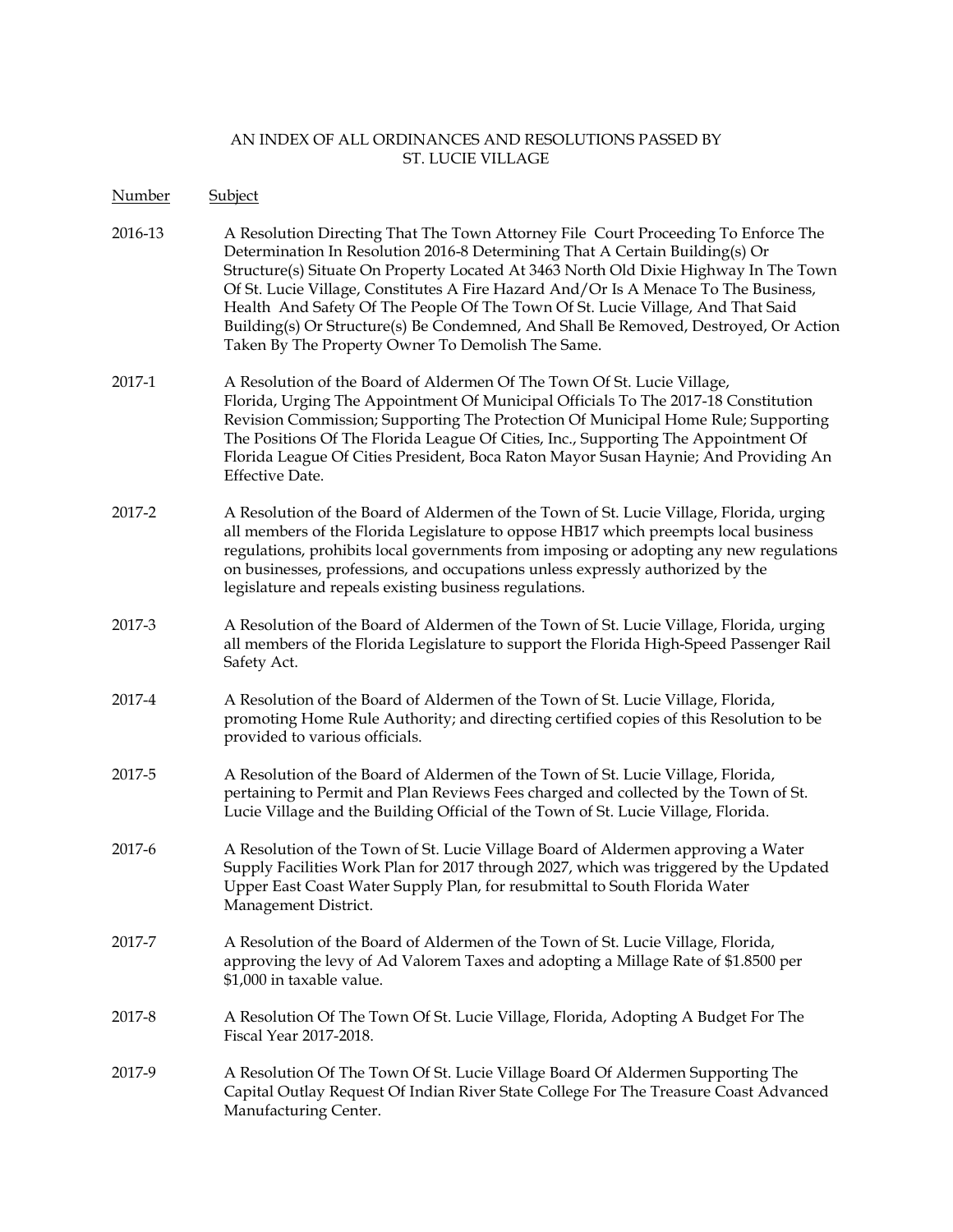Number Subject 2017-10 A Resolution of the Town of St. Lucie Village Board Of Aldermen Adopting A Water Supply Facilities Work Plan for 2017 Through 2027, Which Was Triggered By The Updated Upper East Coast Water Supply Plan; And Providing For An Effective Date. 2017-11 A Resolution of the Town of St. Lucie Village Board of Aldermen Supplementing Ordinance 85-3 to specify adoption of the 2017 Florida Building Code, the 2014 NFPA-70 National Electric Code; the 2017 Florida Existing Building Code, the 2017 Florida Plumbing Code, the 2017 Florida Mechanical Code, the 2017 Florida Residential Code, the 2017 Florida Fuel Gas Code, the 2017 Florida Accessibility Code, and the 2017 Florida Energy Conservation Code. 2018-1 A Resolution Of The Board Of Aldermen Of The Town Of St. Lucie Village, Florida, Pertaining To Permit And Plan Reviews Fees, And Inspection Fees, Charged And Collected By The Town Of St. Lucie Village And The Building Official Of The Town Of St. Lucie Village, Florida. 2018-2 A Resolution Of The Board Of Aldermen Of The Town Of St. Lucie Village, Florida Endorsing The Proposal Of The Board Of County Commissioners Of St. Lucie County, Florida To Adopt An Ordinance Calling For A Referendum On The 2018 General Election Held On November 6, 2018 To Allow The Electors Of The County To Consider The Levy Of A One-Half Cent Infrastructure Surtax For A Period Of 10 Years; Providing An Effective Date. 2018-3 An Ordinance Of The Board Of Aldermen Of The Town Of St. Lucie Village, Florida, Availing The Village Of The Procedures Set Forth In Chapter 162, Florida Statutes, And Establishing A Special Magistrate; And Amending Section 10 Of The Zoning Ordinances Of The Town Of St. Lucie Village To Include The Special Magistrate As An Enforcement Mechanism For Enforcement Of Those Terms Contained Therein; And Amending Section 8: Enforcement Of Ordinance 87-7 Of The Ordinances Of The Town Of St. Lucie Village To Include The Special Magistrate As An Enforcement Mechanism For Enforcement Of Those Terms Contained Therein. 2018-4 An Ordinance Of The Board Of Aldermen Of The Town Of St. Lucie Village, Florida, Amending Election Ordinance 97-1 To Permit The Extension Of The Time For Posting Notice Of The General Election And An Associated Extension Of The Qualifying Period For The Election, And Providing An Effective Date. 2018-5 A Resolution Of The Board Of Aldermen Of The Town Of St. Lucie Village, Florida, Extending The Time For Posting Notice And The Qualifying Period For The 2018 General Election. 2018-6 AN ORDINANCE OF THE BOARD OF ALDERMAN OF THE TOWN OF ST. LUCIE VILLAGE, FLORIDA, AMENDING THE TEXT OF THE ZONING ORDINANCE OF THE TOWN OF ST. LUCIE VILLAGE, TO ADD NEW DEFINITIONS FOR ABANDONED PROPERTY, ACCESSORY STRUCTURE, SMALL, ACCESSORY STRUCTURE, LARGE, CODE INSPECTOR, COMMERCIAL TRAILER, GARDEN STRUCTURE, AND UNSERVICEABLE VEHICLE; TO REVISE THE CURRENT DEFINITIONS OF ABANDON, BERM, BUILDING CODE, BUILDING SETBACK LINE, COMMERCIAL VEHICLE, FLOOR AREA RATIO, GARAGE APARTMENT, HEIGHT OF STRUCTURE, HOME OCCUPATION, JUNK VEHICLE, LAND CLEARING, LOT DEFINITIONS,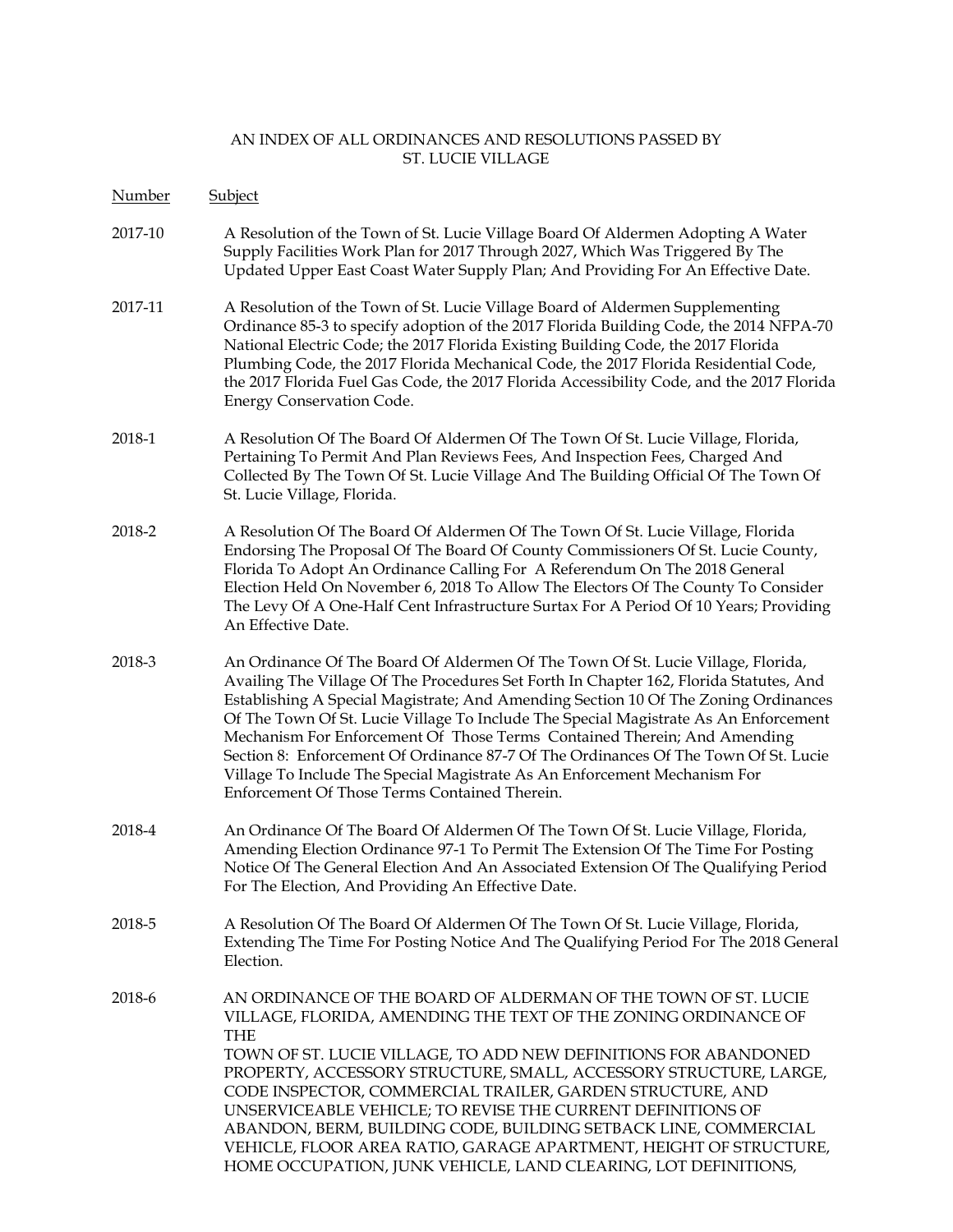OFFICIAL ZONING MAP, OUTDOOR STORAGE, SHORE LINE, STRUCTURE, STRUCTURE, TEMPORARY, TRAVEL TRAILER, AND UNREQUIRED SETBACK; TO REVISE THE PROVISIONS SECTION 3.5.3(C)(1) ACCESSORY STRUCTURES, RESIDENTIAL (TO CLARIFY/SPECIFY SIZE, NUMBER, LOCATION, AND USES PERMITTED); TO INCORPORATE AND INCLUDE THE ATTACHED FIGURES A, B, AND C (SHOWING PERMITTED LOCATIONS FOR ACCESSORY STRUCTURES AND OUTDOOR STORAGE); TO REVISE THE PROVISIONS OF SECTION 3.5.7 OUTDOOR STORAGE(TO CLARIFY/SPECIFY ITEMS PERMITTED TO BE STORED IN RESIDENTIAL DISTRICTS, ITEMS PROHIBITED, THE NUMBER OF ITEMS PER LOT, AND USES PERMITTED INCLUDING FOR RECREATIONAL VEHICLES); TO REVISE THE TEXT OF SECTION 1.1.0 SHORT TITLE, SECTION 1.3.0 RELATION TO COMPREHENSIVE PLAN, SECTION 1.6.0 EFFECTIVE DATE; ENACTMENT, SECTION 3.2.3(B) GENERAL COMMUNITY COMMERCIAL (C) DISTRICT, TABLE 1, LINE 164 YARD & GARAGE SALES, SECTION 3.5.3(C)(24) SATELLITE RECEPTION DISHES, PRINCIPAL OR ACCESSORY IN RESIDENTIAL DISTRICTS,(THE TITLE OF) 3.5.3(C) 25 SATELLITE RECEPTION DISHES, PRINCIPAL OR ACCESSORY USE IN NON-RESIDENTIAL DISTRICTS, 3.5.3 (C)(30)(a) SWIMMING POOLS, ACCESSORY TO RESIDENTIAL USES, 3.5.3(C)(35)YARD AND GARAGE SALES, TEMPORARY (AND TO MOVE SAID PROVISION TO SECTION 3.5.9, WITH SECTION 3.5.9 NONCONFORMITIES TO BE RENUMBERED AS SECTION 3.5.10), SECTION 3.5.4(A) AND (B) FENCES, WALLS AND HEDGES, SECTION 3.5.5 (A) DIMENSIONAL AND LOCATION REGULATIONS, SECTION 3.5.6(C) DENSITY, AREA, YARD AND HEIGHT REQUIREMENTS, SECTION 3.5.6(D) DENSITY, AREA, YARD AND HEIGHT REQUIREMENTS, SECTION 3.6.4(A)(4)IRRIGATION, THE DESIGNATIONS OF SUBSECTIONS (C),(D),(E), AND (F) OF SECTION 3.6.4 (A)(5), SECTION 3.9.4 REGARDING DRIVEWAYS, AND SECTION 3.12.3 (A) REGARDING MINIMUM FIRST FLOOR; AND, PROVIDING AN EFFECTIVE DATE.

- 2018-7 NOT USED
- 2018-8 A RESOLUTION OF THE BOARD OF ALDERMEN OF THE TOWN OF ST. LUCIE VILLAGE, FLORIDA, HONORING FIFTY YEARS OF MUNICIPAL HOME RULE IN THE FLORIDA CONSTITUTION AND ENDORSING AN EDUCATIONAL INITIATIVE TO HELP FLORIDIANS UNDERSTAND THIS BENEFICIAL RIGHT.
- 2018-9 A RESOLUTION OF THE BOARD OF ALDERMEN OF THE TOWN OF ST. LUCIE VILLAGE, FLORIDA, APPROVING THE LEVY OF AD VALOREM TAXES AND ADOPTING A MILLAGE RATE OF \$1.8500 PER \$1,000 IN TAXABLE VALUE.
- 2018-10 A RESOLUTION OF THE TOWN OF ST. LUCIE VILLAGE, FLORIDA, ADOPTING A BUDGET FOR THE FISCAL YEAR 2018-2019.
- 2018-11 A RESOLUTION OF THE TOWN OF ST. LUCIE VILLAGE, FLORIDA, AUTHORIZING THE DEPUTY CLERK TO TAKE MINUTES AND PEFORM OTHER DUTIES OF CLERK.
- 2018-11 A RESOLUTION OF THE BOARD OF ALDERMEN OF THE TOWN OF ST. LUCIE VILLAGE, FLORIDA, APPROVING THE LEVY OF AD VALOREM TAXES AND ADOPTING A MILLAGE RATE OF \$1.8500 PER \$1,000 IN TAXABLE VALUE.
- 2018-12 A RESOLUTION OF THE TOWN OF ST. LUCIE VILLAGE, FLORIDA, ADOPTING A BUDGET FOR THE FISCAL YEAR 2018-2019.
- 2019-1 A RESOLUTION OF THE TOWN OF ST. LUCIE VILLAGE BOARD OF ALDERMEN DIRECTING THE CODE INSPECTOR AND CLARIFYING THE ADMISTRATION OF THE CODE ENFORCEMENT WITHIN THE VILLAGE.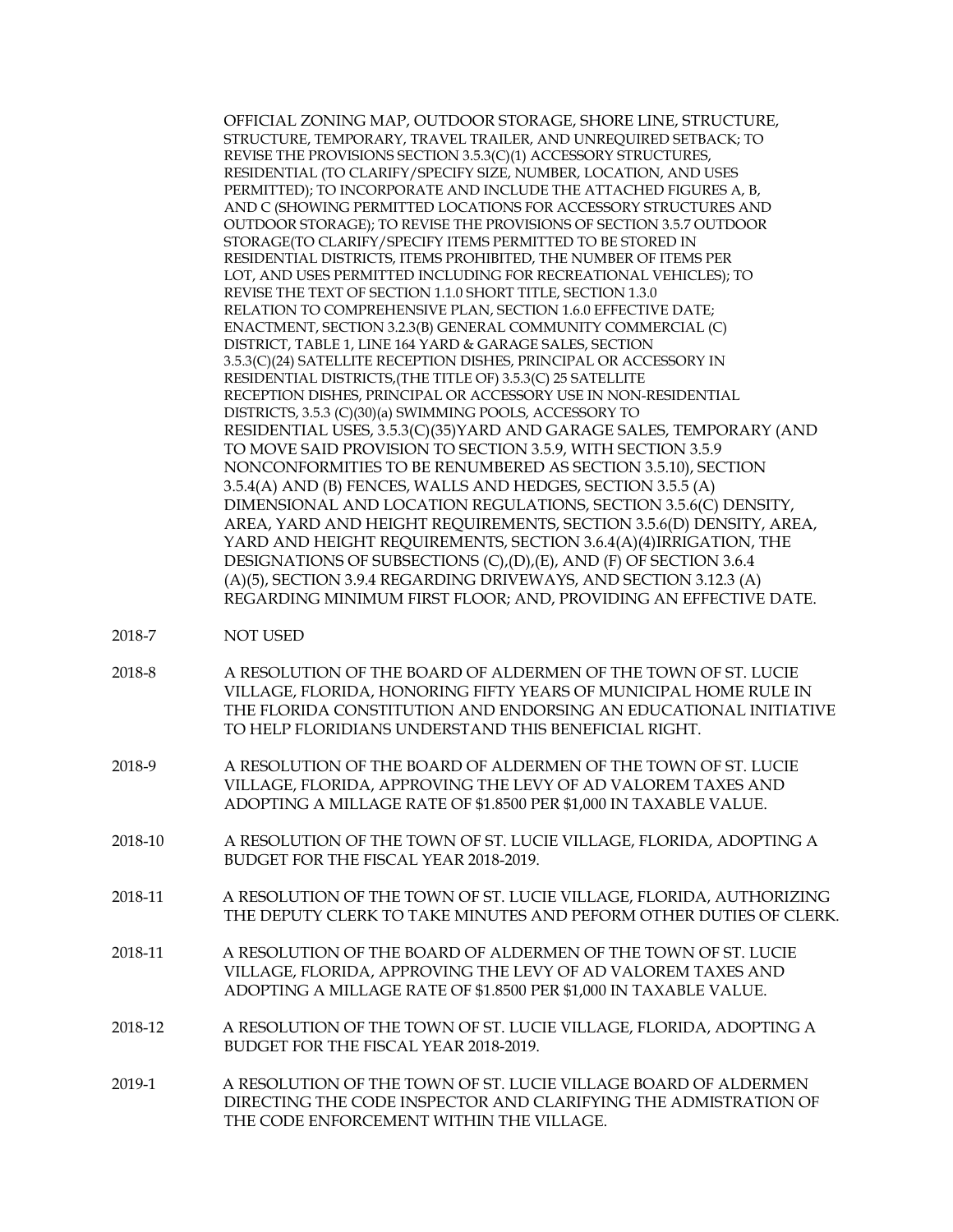- Number Subject
- 2019-2 AN ORDINANCE OF THE TOWN OF ST. LUCIE VILLAGE, FLORIDA, AMENDING PARAGRAPH 3 OF ORDINANCE 2010-4 OF THE ORDIANCES OF THE TOWN OF ST. LUCIE VILLAGE, FLORIDA, AND AUTHORIZING THE ANIMAL SAFETY SERVICE AND PROTECTION DIVISION, DEPARTMENT OF PUBLIC SAFETY, ST. LUCIE COUNTY, FLORIDA TO ENFORCE THE ST. LUCIE COUNTY ANIMAL CONTROL ORDINANCE WITHIN THE MUNICIPAL LIMITS OF THE TOWN OF ST. LUCIE VILLAGE, FLORIDA, AND PROVIDING FOR AN EFFECTIVE DATE.
- 2019-3 A RESOLUTION OF THE BOARD OF ALDERMEN OF THE TOWN OF ST. LUCIE VILLAGE, FLORIDA, AUTHORIZING THE SPECIAL MAGISTRATE TO CONDUCT AND DETERMINE ANY ADMISTRATIVE APPEALS ARISING FROM, OR IN CONNECTION WITH, THE ENFORCEMENT OF VILLAGE OR ST. LUCIE COUNTY ANIMAL CONTROL REGULATIONS.
- 2019-4 A RESOLUTION OF THE BOARD OF ALDERMEN OF THE TOWN OF ST. LUCIE VILLAGE, FLORIDA, APPROVING THE LEVY OF AD VALOREM TAXES AND ADOPTING A MILLAGE RATE OF \$1.7840 PER \$1,000 IN TAXABLE VALUE.
- 2019-5 A RESOLUTION OF THE TOWN OF ST. LUCIE VILLAGE, FLORIDA, ADOPTING A BUDGET FOR THE FISCAL YEAR 2019-2020.
- 2019-6 NOT USED
- 2019-7 NOT USED
- 2019-8 NOT USED
- 2019-9 NOT USED
- 2019-10 NOT USED
- 2019-11 NOT USED
- 2019-12 NOT USED
- 2019-13 A RESOLUTION OF THE BOARD OF ALDERMEN OF THE TOWN OF ST. LUCIE VILLAGE APPROVING THE ATTACHED CODIFICATION OF REVISIONS TO THE 1995 ZONING ORDINANCE OF THE TOWN OF ST. LUCIE VILLAGE, WHICH WAS ORIGINALLY ADOPTED PERSUANT TO ORDINANCE 1995-3 AND AMENDED PURSUANT TO ORDINANCE 1996-3, AND HAS SINCE BEEN AMENDED ON MULTIPLE OCCASIONS, SO THAT ALL AMENDMENTS FROM THE TIME OF ADOPTION THROUGH ORDINANCE 2015-1, HAVE BEEN INCORPORATED INTO A SINGLE DOCUMENT, AND DIRECTING THE MAYOR, STAFF AND THE VILLAGE ATTORNEY CONCERNING A FURTHER UPDATE.
- 2020-1 AN ORDINANCE OF THE BOARD OF ALDERMEN OF THE TOWN OF ST. LUCIE VILLAGE, FLORIDA, REGULATING THE BUSINESS HOURS OF BUSINESSES WHICH SERVE ALCOHOLIC BEVERAGES FOR ON-PREMISES CONSUMPTION TO REQUIRE SUCH BUSINESSES TO CLOSE AT 11:00 P.M. IN THE EVENING AND NOT TO REOPEN FOR BUSINESS UNTIL 7:00 A.M. IN THE MORNING OR 1:00 P.M. ON SUNDAYS.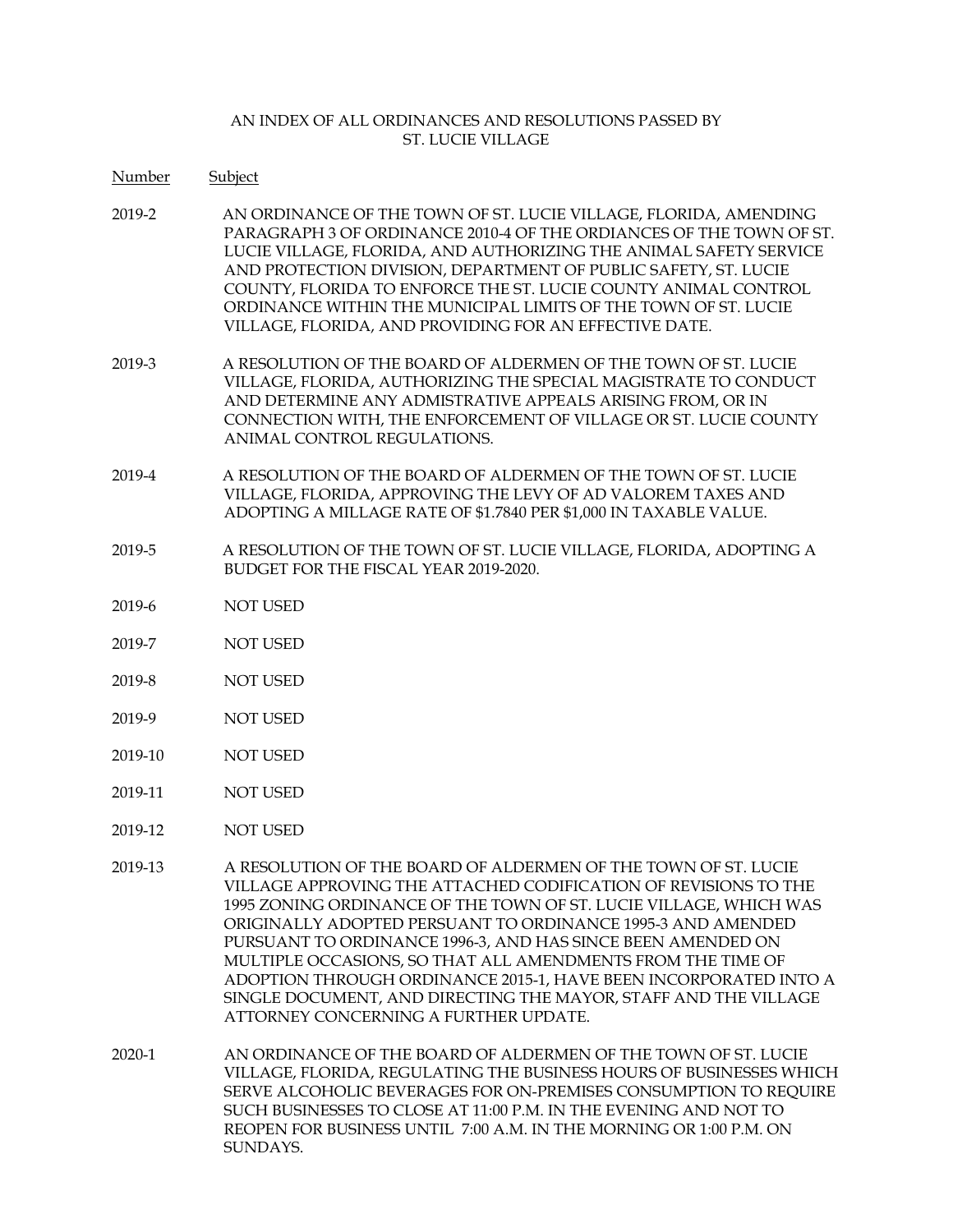- Number Subject
- 2020-2 NOT USED.
- 2020-3 AN EMERGENCY ORDINANCE OF THE BOARD OF ALDERMEN OF THE TOWN OF ST. LUCIE VILLAGE, FLORIDA, IMPOSING A MORATORIUM ON THE ERECTION OR THE USE OF CARGO CONTAINERS AS SHEDS OR OTHERWISE WITHIN ST. LUCIE VILLAGE, AND PROVIDING FOR AN EFFECTIVE DATE.
- 2020-4 AN ORDINANCE OF THE BOARD OF ALDERMEN OF THE TOWN OF ST. LUCIE VILLAGE, FLORIDA, IMPOSING A MORATORIUM ON THE ERECTION OR THE USE OF CARGO CONTAINERS AS SHEDS OR OTHERWISE WITHIN ST. LUCIE VILLAGE, AND PROVIDING FOR AN EFFECTIVE DATE.
- 2020-5 A RESOLUTION OF THE BOARD OF ALDERMEN OF THE TOWN OF ST. LUCIE VILLAGE, FLORIDA, APPROVING THE LEVY OF AD VALOREM TAXES AND ADOPTING A MILLAGE RATE OF \$1.7650 PER \$1,000 IN TAXABLE VALUE.
- 2020-6 A RESOLUTION OF THE TOWN OF ST. LUCIE VILLAGE, FLORIDA, ADOPTING A BUDGET FOR THE FISCAL YEAR 2020-2021.
- 2021-1 AN ORDINANCE ANNEXING CERTAIN REAL PROPERTY OWNED BY PAULETTET BURGESS, INTO THE MUNICIPAL LIMITS OF THE TOWN OF ST. LUCIE VILLAGE, FLORIDA.
- 2021-2 AN ORDINANCE CONSENTING TO THE INCLUSION OF THE TOWN OF ST. LUCIE VILLAGE, FLORIDA IN THE ST. LUCIE COUNTY PUBLIC TRANSIT MUNICIPAL SERVICE TAXING UNIT FOR AN ADDITIONAL PERIOD OF TWENTY (20) YEARS SUBJECT TO EXTENSION UPON CONSENT OF THE VILLAGE; PROVIDING FOR SEVERABILITY; AND PROVIDING FOR AN EFFECTIVE DATE.
- 2021-3 AN ORDINANCE OF THE BOARD OF ALDERMEN OF THE TOWN OF ST. LUCIE FLORIDA, VILLAGE, PROHIBITING COMMERCIAL EVENTS ON ZONEDRESIDENTIALLY PROPERTIES, AND PROVIDING AN EFFECTIVE DATE.
- 2021-4 A RESOLUTION OF THE BOARD OF ALDERMEN OF THE TOWN OF ST. LUCIE VILLAGE, FLORIDA, APPROVING A PROPOSED AGREEMENT WITH THE ST. LUCIE COUNTY SCHOOL BOARD, F/K/A BOARD OF PUBLIC INSTRUCTION, FOR THE ACQUISITION OF THE ST. LUCIE SCHOOL PROPERTY AND TRANSFER OF ANY INTEREST IN THE PUBLIC PROPERTY TO THE EAST OF THE SCHOOL, AND FURTHER AUTHORIZING VILLAGE OFFICIALS TO EXECUTE DOCUMENTS AND CONCLUDE THE TRANSACTION.
- 2021-5 A RESOLUTION OF THE BOARD OF ALDERMEN OF THE TOWN OF ST. LUCIE VILLAGE, FLORIDA, APPROVING THE LEVY OF AD VALOREM TAXES AND ADOPTING A MILLA.GE RATE OF \$1.7200 PER \$1,000 IN TAXABLE VALUE.
- 2021-6 A RESOLUTION OF THE TOWN OF ST. LUC4E VILLAGE, FLORIDA, ADOPTING A BUDGET FOR THE FISCAL YEAR 2021-2022.
- 2021-7 A RESOLUTION OF THE BOARD OF ALDERMEN OF THE TOWN OF ST. LUCIE VILLAGE, FLORIDA, ADOPTING THE ST. LUCIE COUNTY LOCAL MITIGATION STRATEGY (LMS) PLAN; AND PROVIDING AN EFFECTIVE DATE.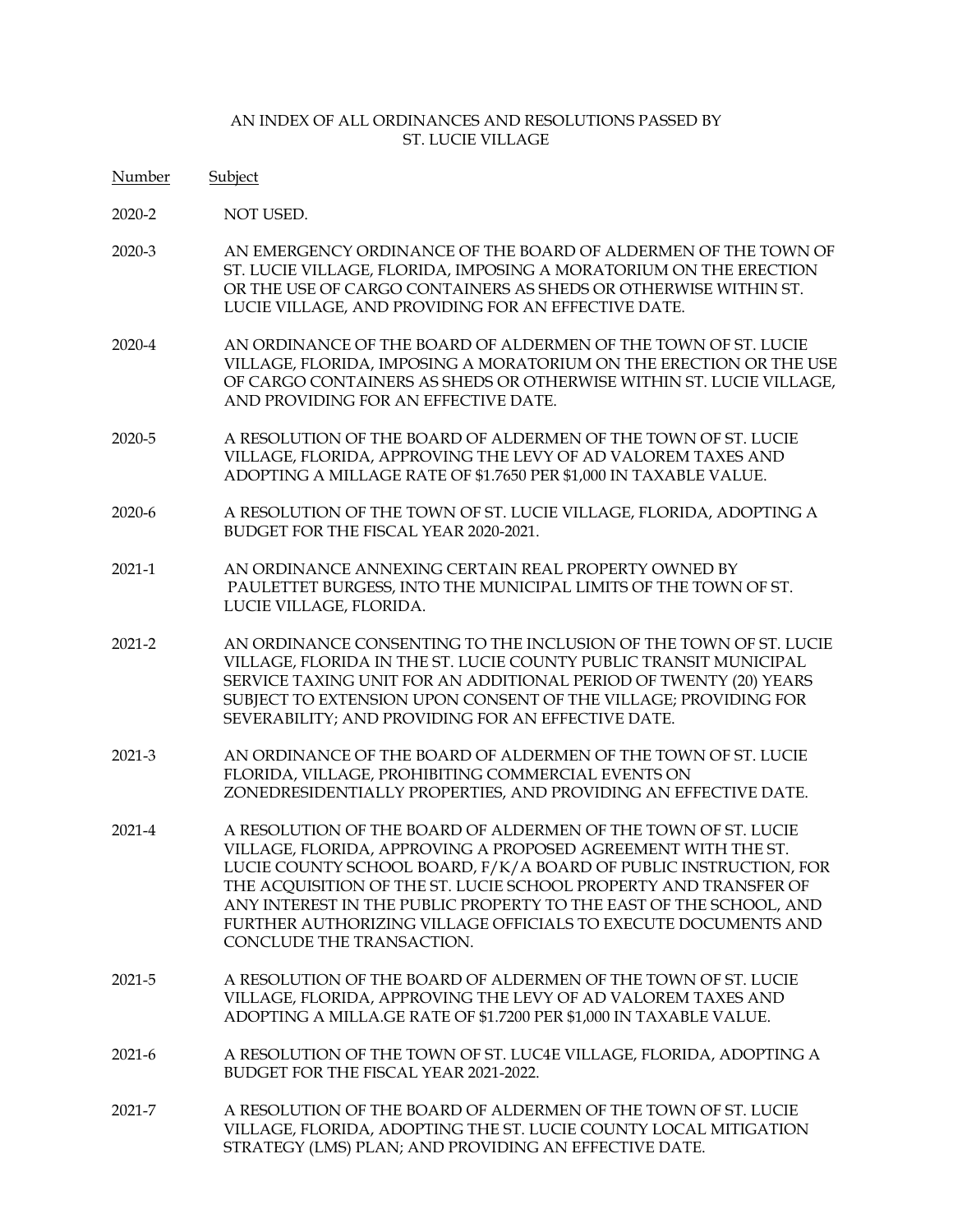- Number Subject
- 2022-1 A RESOLUTION OF THE BOARD OF ALDERMEN OF THE TOWN OF ST. LUCIE VILLAGE APPROVING THE ATTACHED, UPDATED CODIFICATION OF THE 1995 ZONING ORDINANCE OF THE TOWN OF ST. LUCIE VILLAGE, WHICH WAS ORIGINALLY ADOPTED PURSUANT TO ORDINANCE 1995-3 AND HAS SINCE BEEN AMENDED ON MULTIPLE OCCASIONS, SO THAT ALL AMENDMENTS FROM THE TIME OF ADOPTION THROUGH ORDINANCE 2018-6, HAVE BEEN INCORPORATED INTO A SINGLE DOCUMENT, AND DIRECTING THE MAYOR, STAFF AND THE VILLAGE ATTORNEY CONCERNING FURTHER REVIEW.
- 2022-2 AN ORDINANCE OF THE BOARD OF ALDERMEN OF THE TOWN ST. LUCIE VILLAGE, FLORIDA, AMENDING THE TEXT OF THE ST. LUCIE VILLAGE LAND DEVELOPMENT CODE TO AMEND THE PERMITTED USE TABLE TO ADD EPOXY RESIN BLENDING AS A CONDITIONAL USE IN THE C ZONING DISTRICT, AND ESTABLISHING ADDITIONAL APPLICATION REQUIREMENTS AND ADDITIONAL STANDARDS AT SECTION 3.5.3(C) (9) FOR EPOXY RESIN BLENDING, SPECIFYING THAT THE NUMBERING IN THE PERMITTED USE TABLE AND SECTION 3. 5. 3 (C) BE ADJUSTED ACCORDINGLY, AND PROVIDING FOR AN EFFECTIVE DATE
- 2022-3 AN ORDINANCE OF THE BOARD OF ALDERMEN OF THE TOWN OF ST. LUCIE VILLAGE, FLORIDA, AMENDING THE ST. LUCIE VILLAGE LAND DEVELOPMENT CODE AND THE CODIFICATION THEREOF ATTACHED TO ORDINANCE 2022-1, TO UPDATE THE COVER PAGE OF THE ST. LUCIE VILLAGE LAND DEVELOPMENT CODE; TO REFERENCE ZONING "MAP" OR "MAPS" RATHER THAN ZONING "ATLAS" IN THE TABLE OF CONTENTS, IN THE DEFINITION OF "DENSITY, GROSS", IN SECTION 3.3.0, IN SECTION 4.1.0 (A) AND (F), IN SECTIONS 5.1.0, 5.2.0, AND 5.3.0, IN THE TITLE TO SECTION 7, IN SECTIONS 7.1.0 AND 7.2.0, AND IN THE COVERSHEET TO APPENDIX A; TO RELABEL AND TO REFERENCE FIGURES A, BAND C ADOPTED IN ORDINANCE 2018-6 AS FIGURES 1, 2 AND 3 IN THE TABLE OF CONTENTS (AND RENUMBER IT ACCORDINGLY) , AND TO CORRECT REFERENCES ACCORDINGLY IN SECTION 3 . 5 . 3 (C) (1), AND IN SECTION 3.5.7 (A) (1) (I); TO CORRECT REFERENCES TO THE ST LUCIE VILLAGE LAND DEVELOPMENT CODE IN SECTIONS 1.1.0 AND 1.3.0, AND IN THE COVERSHEET TO APPENDIX A; TO UPDATE SECTION 1.2.0 TO REFERENCE ALL AMENDMENTS TO DATE; TO CLARIFY THAT THE "EFFECTIVE DATE" IS APRIL 18, 1995, UNLESS OTHERWISE SPECIFIED; TO CORRECT/CLARIFY THE DEFINITION OF "BERM"; TO CORRECT A REFERENCE TO "THOROUGHFARE" IN THE DEFINITION OF "DIRECTIONAL SIGN, PUBLIC"; TO LIMIT THE DEFINITION OF "MOBILE FOOD DISPENSING VEHICLE" TO THE FIRST PARAGRAPH OF THE EXISTING DEFINITION AND TO MOVE THE REMAINDER TO NEW SECTION 3.12.10; TO CORRECT PUNCTUATION IN THE DEFINITION OF "STRUCTURE"; TO CLARIFY, IN THE DEFINITION OF "SUBDIVISION", THAT THE DATE AFTER WHICH NEWLY DIVIDED PARCELS ARE SUBJECT TO THE SUBDIVISION ORDINANCE IS THE "EFFECTIVE DATE"; TO SPECIFY IN SECTION 3.2.1 (B) (4) THAT THE MAXIMUM IMPERVIOUS SURFACE AREA IN THE R-1 ZONING DISTRICT IS 40%; TO CORRECT A REFERENCES IN SECTIONS 3.5.2 (A) (3) AND 3 .12. 4 (A) FROM "INSURE" TO "ENSURE"; TO ADD A SENTENCE INTO THE NOTE AT THE BOTTOM OF EACH PAGE OF TABLE 1 INDICATING THAT NO DESIGNATION MEANS THE USE IS NOT PERMITTED; TO CORRECT THE REFERENCE IN SECTION 3.5.3 (C) (1) (B) TO "GENERAL REQUIREMENT<sup>"</sup>; TO CORRECT THE PUNCTUATION AND DELETE THE WORD "RECEPTION" AT SECTION 3.5.3 (C) (24) AND SECTION 3.5.3 (C) (25), TO REFERENCE "SATELLITE DISH ANTENNA" OR "ANTENNAS"; TO DELETE THE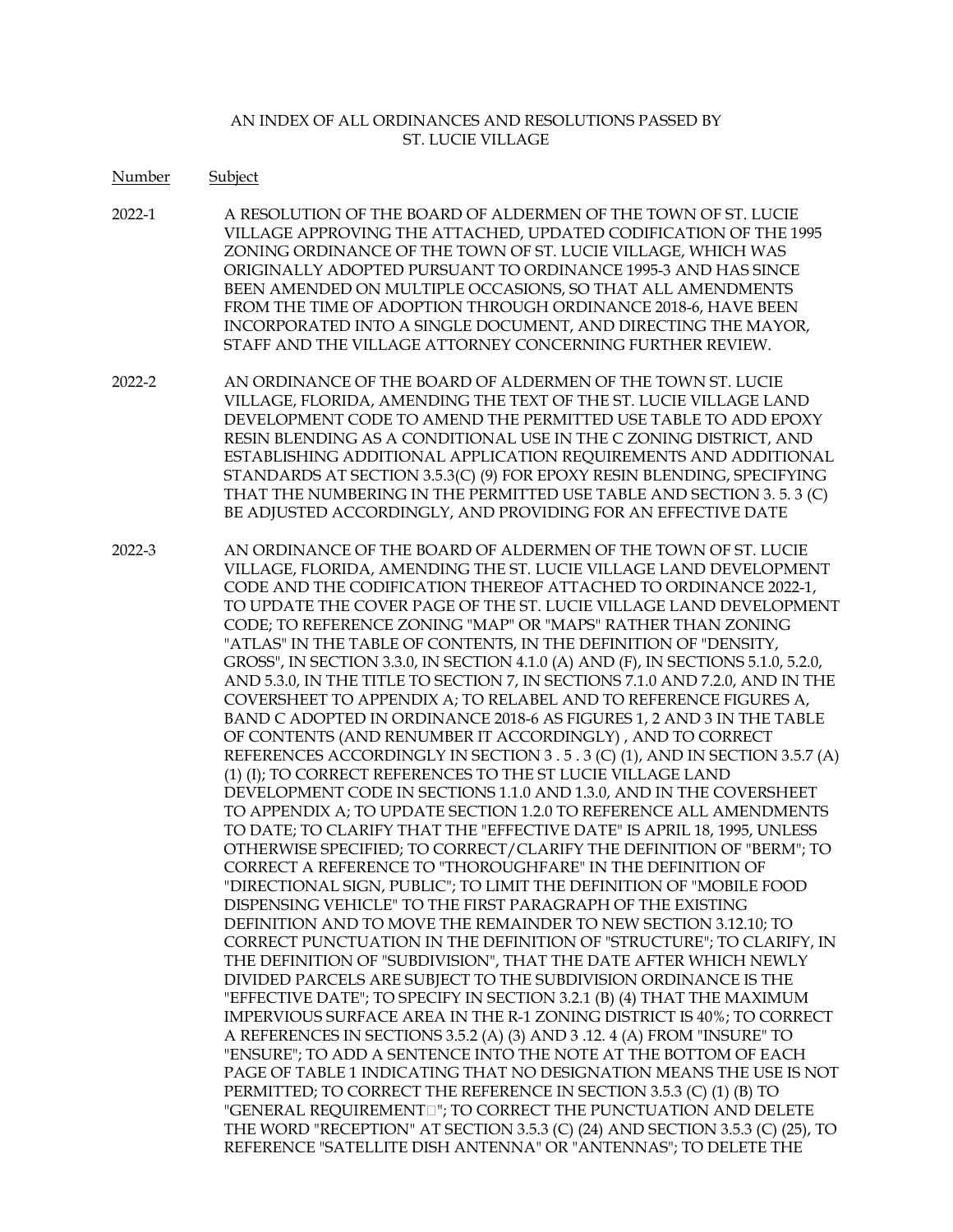PROHIBITION ON ROOFTOP SATELLITE DISH ANTENNAS; TO CLARIFY THE WORDING OF SECTION 3. 5. 5 (A) TO CLARIFY THE WORDING RELATED TO ACCESSORY STRUCTURES WHICH MAY BE ALLOWED IN A FRONT YARD; TO DELETE THE PROVISIONS CURRENTLY AT SECTION 3.5.6 (D) AND TO REPLACE THEM WITH THOSE CURRENTLY AT SECTION 3.5.6 (E); TO INCLUDE IN TABLE 2 A REFERENCE TO A SO-FOOT SET BACK FROM CENTERLINE OF ROADWAY FOR STRUCTURES ON NORTH INDIAN RIVER DRIVE; TO CLARIFY SECTION 3.5.7 (A) (1) (G) (V) SO THAT THE 35-FOOT LENGTH LIMITATION APPLIES TO BOATS BUT NOT RECREATIONAL VEHICLES; TO CLARIFY THAT SECTION 3.6.5 (D) IS EFFECTIVE FROM FEBRUARY 21, 2012; TO CORRECT THE NUMBERING AT SECTIONS 3.9.1 AND 3.9.2 SO THAT THE INITIAL SUBPARAGRAPH IS "(A)" RATHER THAN "(1)" AND THE SUBPARTS ARE RENUMBERED AND REFORMATTED ACCORDINGLY; TO RENUMBER THE FIGURES AND REFERENCES IN SECTIONS 3.9.2 FROM REFERENCES TO FIGURES 1, 2 AND 3, TO REFER TO FIGURE 4, 5 AND 6, RESPECTIVELY; TO DELETE SPECIFIED MISCELLANEOUS, MISPLACED LANGUAGE AT THE END OF SECTION 3.12.9 IN THE CODIFICATION ATTACHED TO RESOLUTION 2022-1; AND, SPECIFYING AN EFFECTIVE DATE.

2022-4 AN ORDINANCE OF THE BOARD OF ALDERMEN OF THE TOWN ST. LUCIE VILLAGE, FLORIDA, AUTHORIZING THE ACQUISITION OF GOODS OR SERVICES THROUGH CORPERATIVE PROCUREMENT AND PIGGYBACK AGREEMENTS, WITH OTHER PUBLIC ENTITIES, AND PROVIDING FOR AN EFFECTIVE DATE